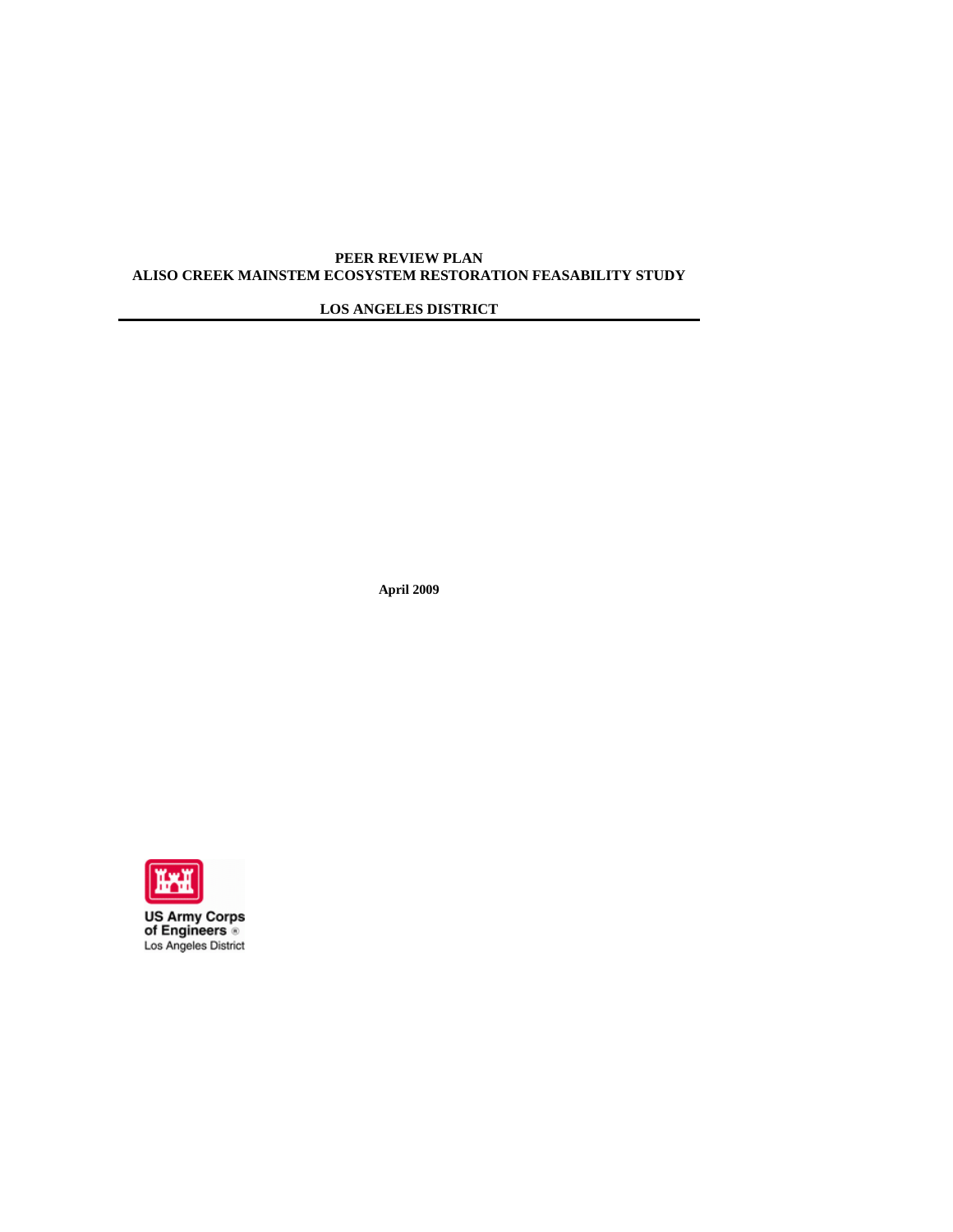# **PEER REVIEW PLAN ALISO CREEK MAINSTEM ECOSYSTEM RESTORATION FEASABILITY STUDY LOS ANGELES DISTRICT**

| E. Potential Restoration Methods and Estimated Project Cost4 |
|--------------------------------------------------------------|
|                                                              |
|                                                              |
|                                                              |
|                                                              |
|                                                              |
|                                                              |
|                                                              |
|                                                              |
|                                                              |
|                                                              |
|                                                              |
|                                                              |
|                                                              |
|                                                              |
|                                                              |
|                                                              |
|                                                              |
|                                                              |
|                                                              |
|                                                              |
|                                                              |
|                                                              |
|                                                              |
|                                                              |
|                                                              |
|                                                              |
|                                                              |
|                                                              |
|                                                              |
|                                                              |
| 6. PLANNING CENTERS OF EXPERTISE COORDINATION  13            |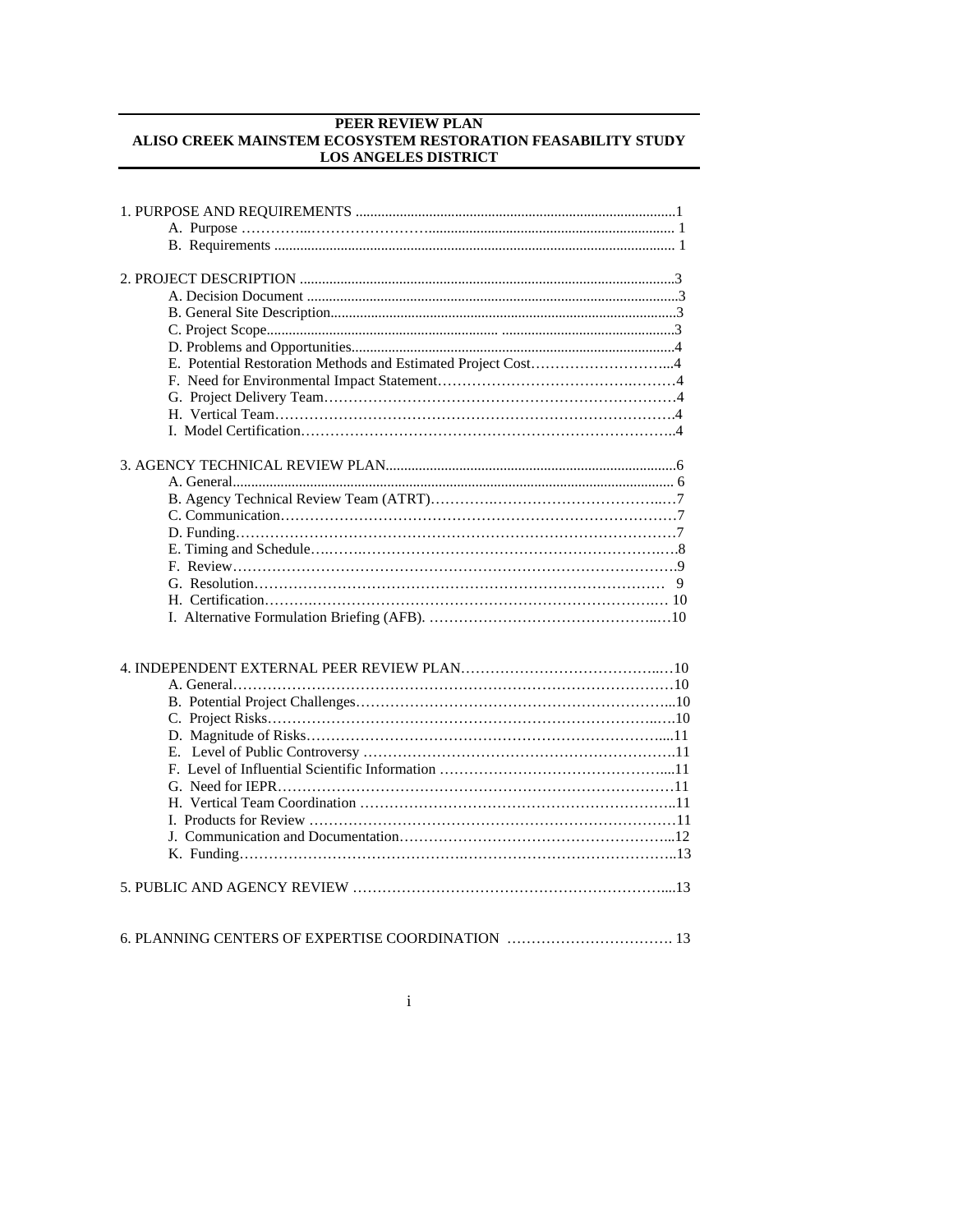| 7. COST ENGINEERING DIRECTORY OF EXPERTISE COORDINATION 13 |  |
|------------------------------------------------------------|--|
|                                                            |  |
|                                                            |  |

**APPENDICES**<br>Appendix A<br>Appendix B **Statement of Technical Review** Project Delivery and Review Plan Teams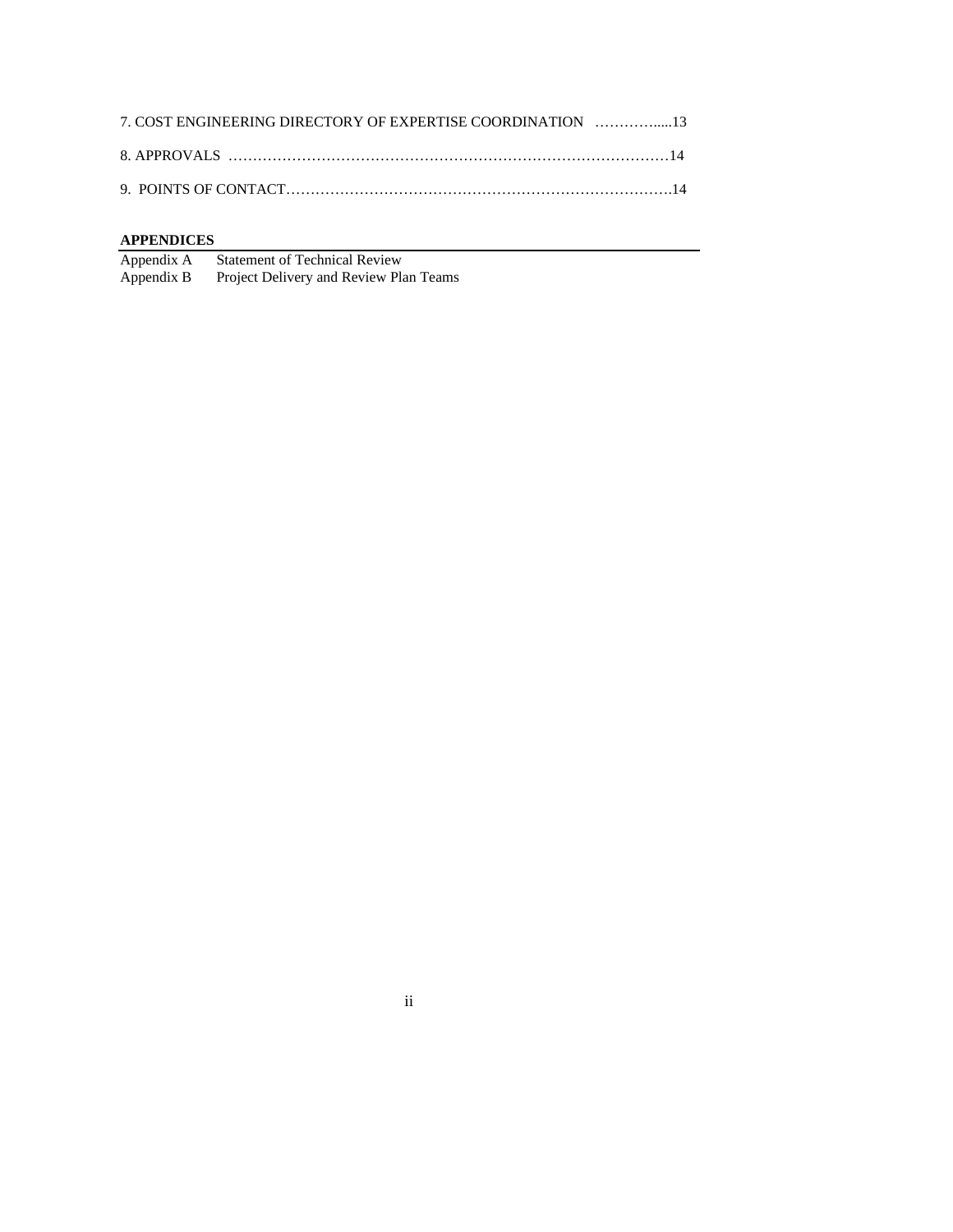## **PEER REVIEW PLAN ALISO CREEK MAINSTEM ECOSYSTEM RESTORATION FEASABILITY STUDY LOS ANGELES DISTRICT**

#### **1. PURPOSE AND REQUIREMENTS**

**A. Purpose.** This document outlines the Review Plan for the Aliso Creek Mainstem Ecosystem Restoration Feasibility study. The process for this feasibility study effort is anticipated to culminate in a decision document to Congress recommending authorization of a new project. A Project Management Plan (PMP) has been prepared for this study, for which this Review Plan is a component.

Engineering Circular (EC) *Peer Review of Decision Documents* 1105-2-408, dated 31 May 2005, (1) established procedures to ensure the quality and credibility of Corps decision documents by adjusting and supplementing the review process, and (2) required that documents have a peer review plan. This EC applies to all feasibility studies and reports and any other reports that lead to decision documents that require authorization by Congress, and would therefore pertain to the Aliso Creek Mainstem Ecosystem Restoration Feasibility study.

A subsequent circular, *Review of Decision Documents*, EC 1105-2-410, dated 22 August 2008, revises the technical and overall quality control review processes for decision documents. It formally distinguishes between technical review performed in-district (District Quality Control, "DQC") and out-of-district resources (formerly Independent Technical Review, "ITR," now Agency Technical Review, "ATR"). It also reaffirms the requirement for Independent External Peer Review (IEPR); this is the most independent level of review and is applied in cases that meet certain criteria where the risk and magnitude of a proposed project are such that a critical examination by a qualified team outside of the U.S. Army Corps of Engineers (USACE) is warranted.

**B. Requirements.** EC 1105-2-410 outlines the requirement of the three review approaches (DQC, ATR, and IEPR). EC 1105-2-408 provides guidance on Corps Planning Centers of Expertise (PCX) involvement in the approaches. This document addresses review of the decision document as it pertains to both approaches and planning coordination with the appropriate PCX. As ecosystem restoration is the sole purpose of the Aliso Creek Mainstem Ecosystem Restoration Feasibility study, coordination will be conducted with the National Ecosystem Restoration Center of Expertise (ECO-PCX). However since potential induced flooding effects associated with an array of restoration alternatives will need to be assessed, the ECO-PCX will coordinate with the National Flood Risk Management Center of Expertise (FRM-PCX) as appropriate.

(1) District Quality Control (DQC). DQC is the review of basic science and engineering work products focused on fulfilling the project quality requirements defined in the Project Management Plan (PMP) for the study. It is managed in the Los Angeles District (home district) and may be conducted by staff in the home district as long as they are not doing the work involved in the study, including contracted work that is being reviewed. Basic quality control tools include a Quality Management Plan (QMP) providing for seamless review, quality checks and reviews, supervisory reviews, Project Delivery Team (PDT) reviews, etc. Additionally, the PDT is responsible for a complete reading of the report to assure the overall integrity of the report, technical appendices and the recommendations before approval by the District Commander. For the Aliso Creek Mainstem Ecosystem Restoration Feasibility study, non-PDT members and/or supervisory staff will conduct this review for major draft and final products,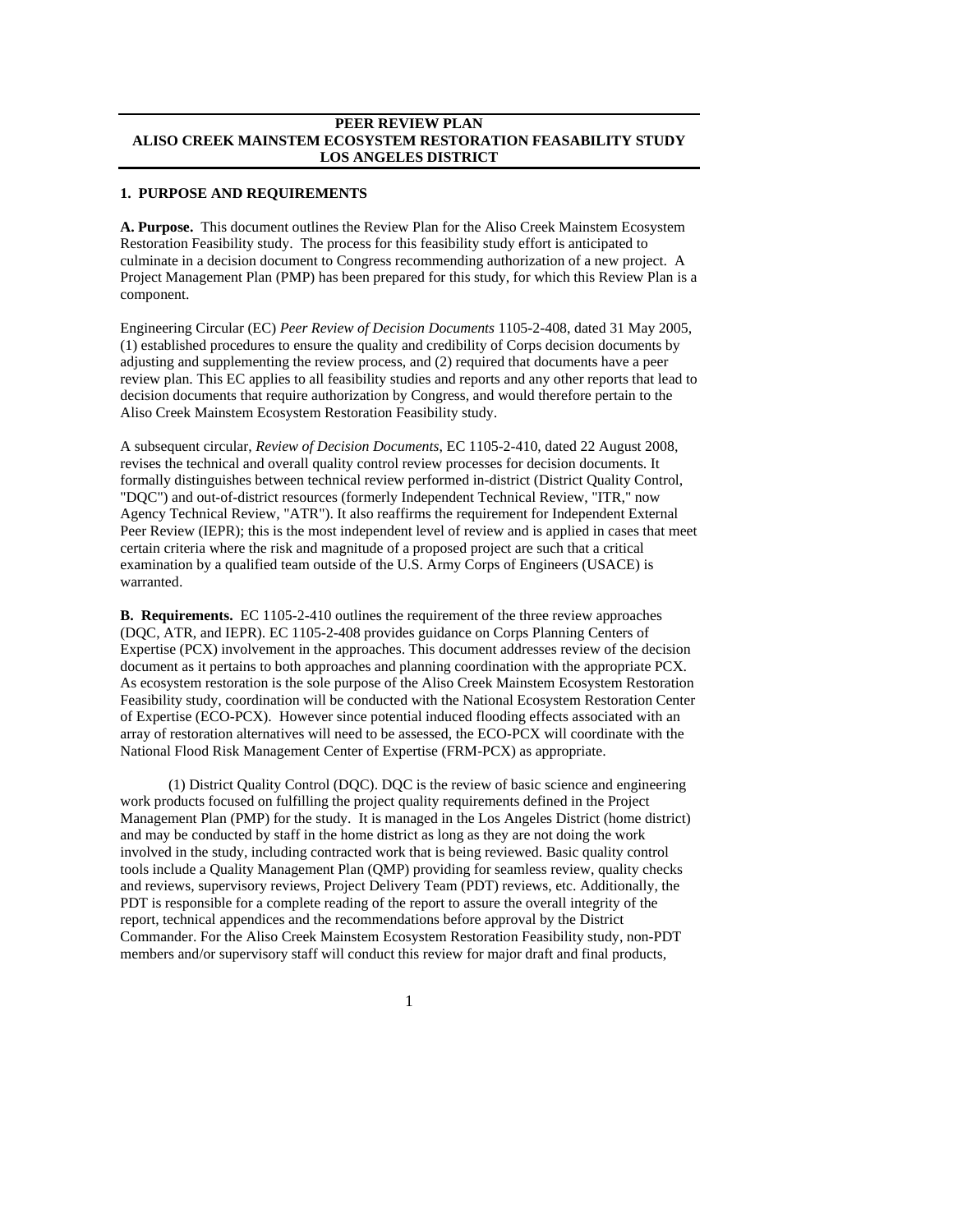including products provided by the non-Federal sponsors as in-kind services following review of those products by the PDT. It is expected that the Major Subordinate Command (MSC)/District QMP address the conduct and documentation of this fundamental level of review. A Quality Control Plan (QCP) is included in the PMP for the subject study and addresses DQC; DQC is not addressed further in this Review Plan. DCQ is required for this study.

(2) Agency Technical Review (ATR). ATR (which replaces the level of review formerly known as Independent Technical Review [ITR]) is an in-depth review, managed within USACE, and conducted by a qualified team outside of the home district that is not involved in the day-today production of a project/product. The purpose of this review is to ensure the proper application of clearly established criteria, regulations, laws, codes, principles and professional practices. The ATR team reviews the various work products and assures that all the parts fit together in a coherent whole. ATR teams will be comprised of senior USACE personnel (Regional Technical Specialists (RTS), etc.), and may be supplemented by outside experts as appropriate. To assure independence, the leader of the ATR team shall be from outside the home MSC. EC 1105-2-408 requires that DrChecks https://www.projnet.org/projnet/) be used to document all ATR comments, responses, and associated resolution accomplished. This Review Plan outlines the proposed approach to meeting this requirement for the Aliso Creek Mainstem Ecosystem Restoration Feasibility Study. ATR is required for this study.

(3) Independent External Peer Review (IEPR). Independent External Peer Review. EC 1105-2-410 recharacterized the external peer review process that was originally added to the existing Corps review process via EC 1105-2-408. IEPR is the most independent level of review, and is applied in cases that meet certain criteria where the risk and magnitude of the proposed project are such that a critical examination by a qualified team outside of USACE is warranted. IEPR is managed by an outside eligible organization (OEO) that is described in the Internal Review Code Section  $501(c)$  (3), is exempted from Federal tax under Section  $501(a)$ , of the Internal Revenue Code of 1986; is independent; is free from conflicts of interest; does not carry out or advocate for or against Federal water resources projects; and has experience in establishing and administering IEPR panels. The scope of review will address all the underlying planning, engineering, including safety assurance, economics, and environmental analyses performed, not just one aspect of the project. This Review Plan outlines the planned approach to meeting this requirement for the Aliso Creek Mainstem Ecosystem Restoration Feasibility Study. IEPR will be required for this study as specific criteria warranting its need, as described in subsequent sections of this Review Plan, have been met.

(4) Policy and Legal Compliance Reviews. In addition to the technical reviews, decision documents will be reviewed throughout the study process for their compliance with law and policy. These reviews culminate in Washington-level determinations that the recommendations in the reports and the supporting analyses and coordination comply with law and policy, and warrant approval or further recommendation to higher authority by the Chief of Engineers. Guidance for policy and legal compliance reviews is addressed further in Appendix H, ER 1105-2-100. Technical review described in EC 105-2-410 are to augment and complement the policy review processes by addressing compliance with published Army polices pertinent to planning products, particularly polices on analytical methods and the presentation of findings in decision documents. DQC and ATR efforts are to include the necessary expertise to address compliance with published planning policy. Counsel will generally not participate on ATR teams, but may at the discretion of the district or as directed by higher authority. When policy and/or legal concerns arise during DQC or ATR efforts that are not readily and mutually resolved by the PDT and the reviewers, the district will seek issue resolution support from the MSC and HQUSACE in accordance with the procedures outlined in Appendix H ER 1105-2-100. IEPR teams are not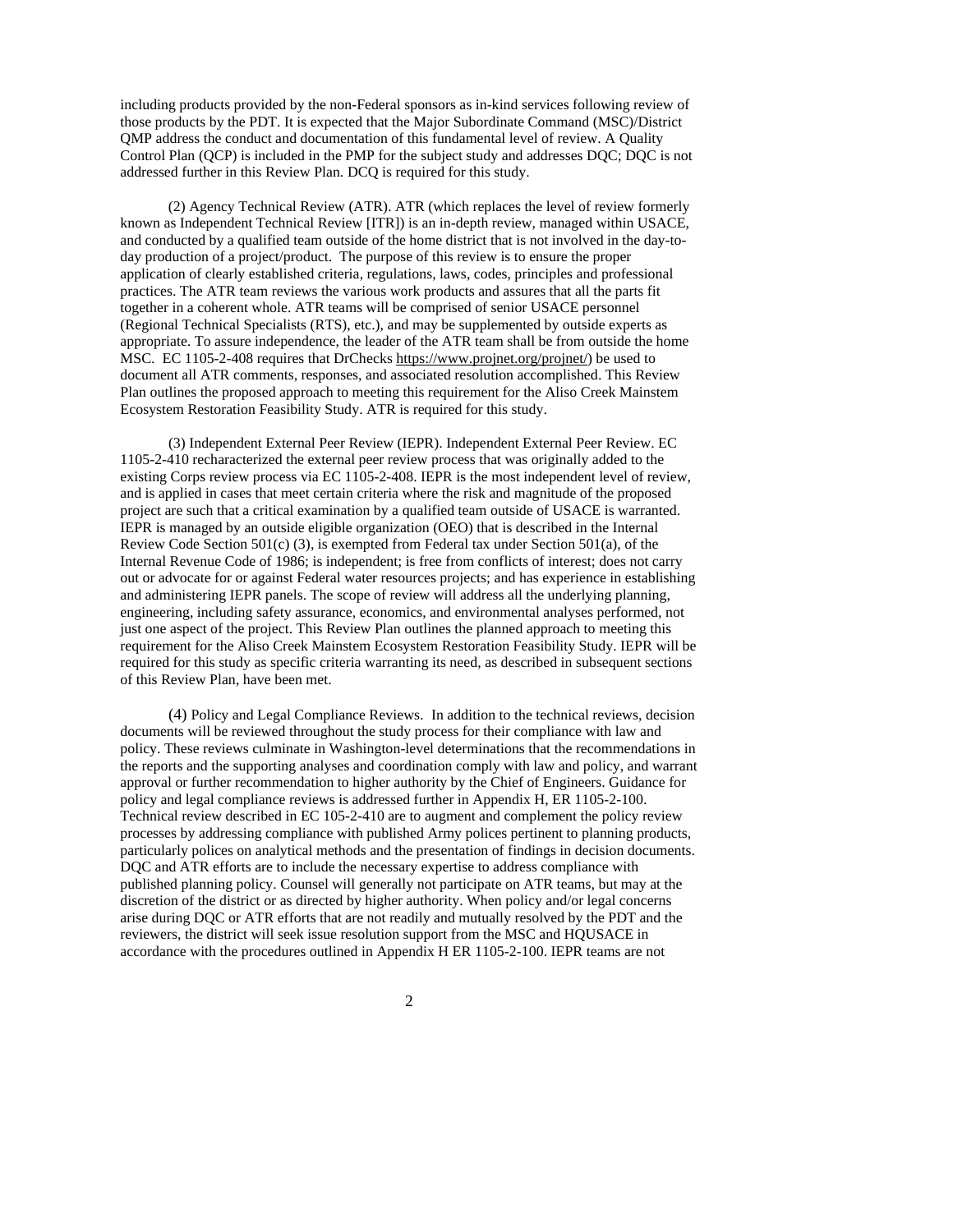expected to be knowledgeable of Army and administration polices, nor are they expected to address such concerns. An IEPR team should be given the flexibility to bring important issues to the attention of decision makers. Legal reviews will be conducted concurrent with ATR of the preliminary, draft and final feasibility report and environmental impact statement.

(5)Planning Center of Expertise (PCX) Coordination. EC 1105-2-408 and EC 1105-2- 410 outline PCX coordination in conjunction with preparation of the Review Plan. This Review Plan is being coordinated with the ECO-PCX. The ECO-PCX is responsible for the accomplishment and quality of ATR and IEPR for the Aliso Creek Mainstem Ecosystem Restoration Feasibility study. The ECO-PCX may conduct the review or manage the review to be conducted by others. The ECO-PCX will also coordinate with the FRM-PCX as appropriate.

(6) Review Plan Approval and Posting. To ensure the Review Plan is in compliance with the principles of EC 1105-2-410 and the MSC's QMP, the Review Plan must be approved by the applicable MSC, in this case the Commander, South Pacific Division (SPD). Once the Review Plan is approved, the Los Angeles District will post it to its district public website and notify SPD and the ECO-PCX.

(7) Safety Assurance Review. In accordance with Section 2035 of WRDA 2007, EC 11052-410 requires that all projects addressing flooding or storm damage reduction undergo a safety assurance review during design and construction. Safety assurance factors must be considered in all reviews for those studies. Implementation guidance for Section 2035 is under development. When guidance is issued, the study will address its requirements for addressing safety assurance factors, which at a minimum will be included in the draft report and appendixes for public and agency review. Prior to preconstruction engineering and design (PED) of the identified for construction, a PMP will be developed that will include safety assurance review. Safety assurance review will also be accomplished during construction.

# **2. PROJECT DESCRIPTION**

**A. Decision Document.** The purpose of the study is to identify ecosystem degradation–related issues in the lower Aliso Creek Mainstem study area and to evaluate opportunities for reestablishing natural ecosystem functions, leading to a tentatively recommended restoration plan. The decision document, to be called the *Aliso Creek Mainstem Ecosystem Restoration Feasibility Study*, will provide planning, engineering, and implementation details of the recommended plan to allow final design and construction to proceed subsequent to the approval of the plan. The study is a General Investigations effort undertaken to evaluate structural and non-structural ecosystem restoration measures. The study is cost shared 50 percent Federal, 50 percent non-Federal with the non-Federal Sponsor, Orange County Public Works. There are no anticipated Continuing Authority Program (CAP) "spinoffs" associated with this feasibility study effort.

**B. General Site Description**. The Aliso Creek watershed is located in southern Orange County, California and encompasses an area of approximately 35 square miles. It drains a long, narrow coastal watershed from the Cleveland National Forest to the Pacific Ocean. The mainstem of Aliso Creek is approximately 19.5 miles long.

**C. Project Scope.** In October 2002, the Los Angeles District completed the Aliso Creek Watershed Management Study that resulted in one of the recommendations to pursue a more focused feasibility study effort on ecosystem restoration opportunities along the lower Mainstem. The scope of the feasibility study will include about a 7-mile reach of the Aliso Creek Mainstem from the Pacific Ocean to just north of Pacific Park Drive. The majority of the project will lie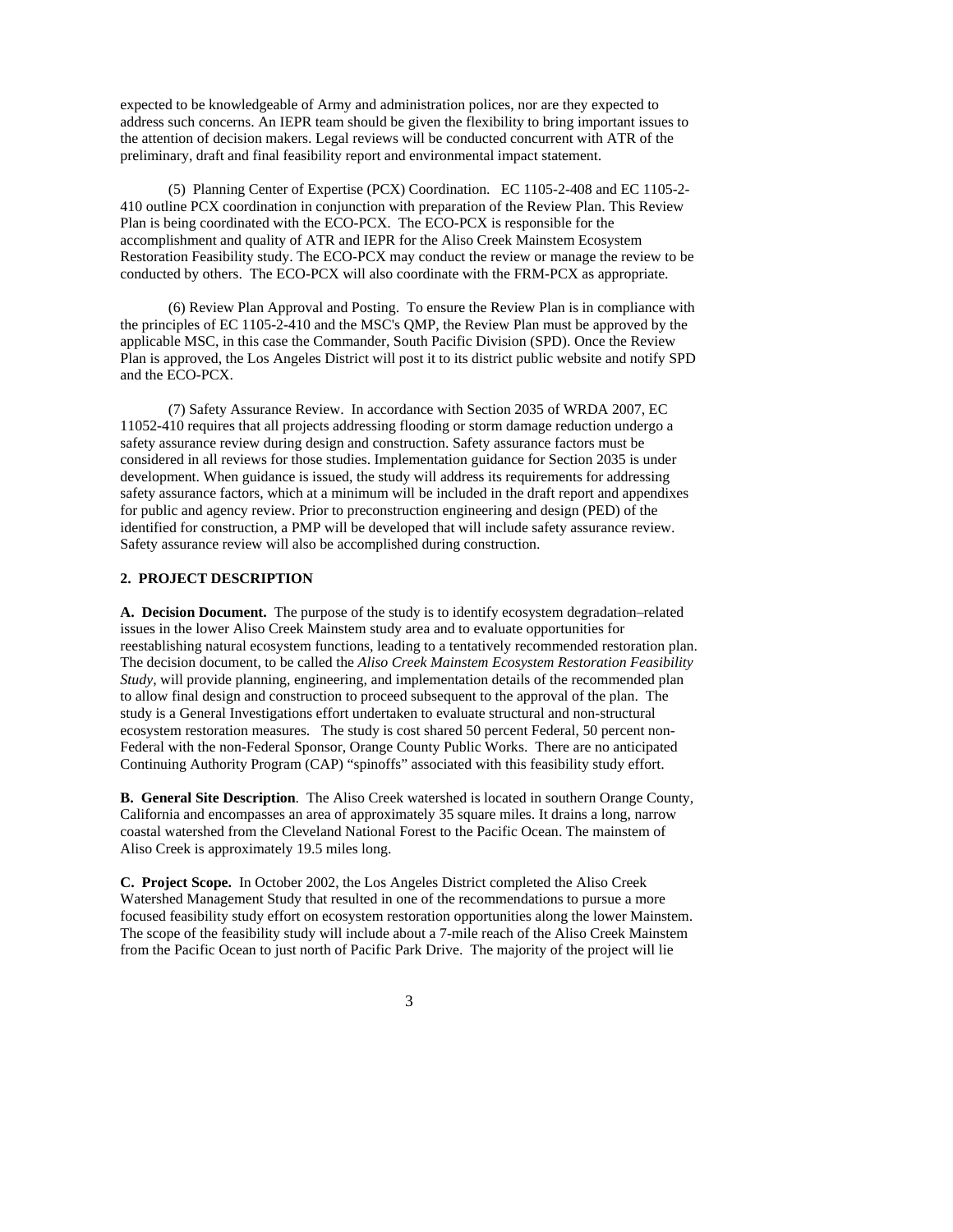within a regional wilderness park, a designated wildlife sanctuary home to many rare and endangered plants and wildlife. The lower portion (confluence area) of Wood Canyon Creek, a tributary to Aliso Creek will also be included in the study. This creek has experienced some degradation issues as a result of effects from Aliso Creek.

 **D. Problems and Opportunities.** The degradation to Aliso Creek stems from development of the watershed with attendant elimination of channel meanders in certain locations, alteration of the natural hydrologic and sediment regimes, and a resultant channel destabilization culminating in major downcutting of the mainstem creek and tributaries, loss of overflow to the adjacent floodplain, and destruction of habitats associated with the creek and floodplain. There are opportunities to improve riparian and floodplain function and habitat. Poor water quality throughout the watershed and in the nearshore zone immediately adjacent to the creek mouth is also a critical problem. Identified water quality problems include aspects that affect public use and enjoyment of the resource, and that of wildlife and habitat degradation. There is an opportunity and means to improve water quality as an outcome of the measures described in the following paragraph.

**E. Potential Restoration Methods and Estimated Project Cost.** Potential ecosystem restoration measures that will be considered appropriate include pool and riffle grade control structures, multi- purpose basins to act as detention/retention structures (with ungated outlets) and to provide areas for habitat creation, channel recontouring, and non-native vegetation eradication. Estimated project costs are in the \$25M to \$40M range.

**F. Need for Environmental Impact Statement.** The potential project will likely have significant beneficial effects to the Nation in terms of ecosystem restoration. However, structural measures may impact some existing habitat for the benefit of promoting the creation or restoration of a greater area with higher quality habitat. Environmental compliance will need to be fulfilled by the preparation of an Environmental Impact Statement (EIS), and an Environmental Impact Report (EIR). Significant interagency interest is expected, as well as public interaction and potential dispute.

**G. Project Delivery Team.** The PDT is comprised of those individuals directly involved in the development of the decision document. Individual contact information and disciplines are presented in appendix B. In accordance with the PMP, it is planned that the non-Federal sponsors will contribute in-kind services for project management; public involvement, coordination and outreach; GIS graphics; and for participation in reviews. All in-kind work products will undergo review by the PDT for a determination of adequacy; products will ultimately undergo DQC.

**H. Vertical Team.** The Vertical Team includes District management, District Support Team (DST) and Regional Integration Team (RIT) staff as well as members of the Planning of Community of Practice (PCoP). Specific points of contact for the Vertical Team can be found in Appendix B.

**I. Model Certification.** The USACE Planning Models Improvement Program (PMIP) was established in 2003 to assess the state of planning models in the USACE and to make recommendations to assure that high quality methods and tools are available to enable informed decisions on investments in the Nation's water resources infrastructure and natural environment. The main objective of the PMIP is to carry out "a process to review, improve and validate analytical tools and models for USACE Civil Works business programs." In carrying out this initiative, a PMIP Task Force was established to examine planning model issues, assess the state of planning models in the Corps, and develop recommendations on improvements to planning models and related analytical tools. The PMIP Task Force collected the views of Corps leaders and recognized technical experts, and conducted investigations and numerous discussions and debates on issues related to planning models. It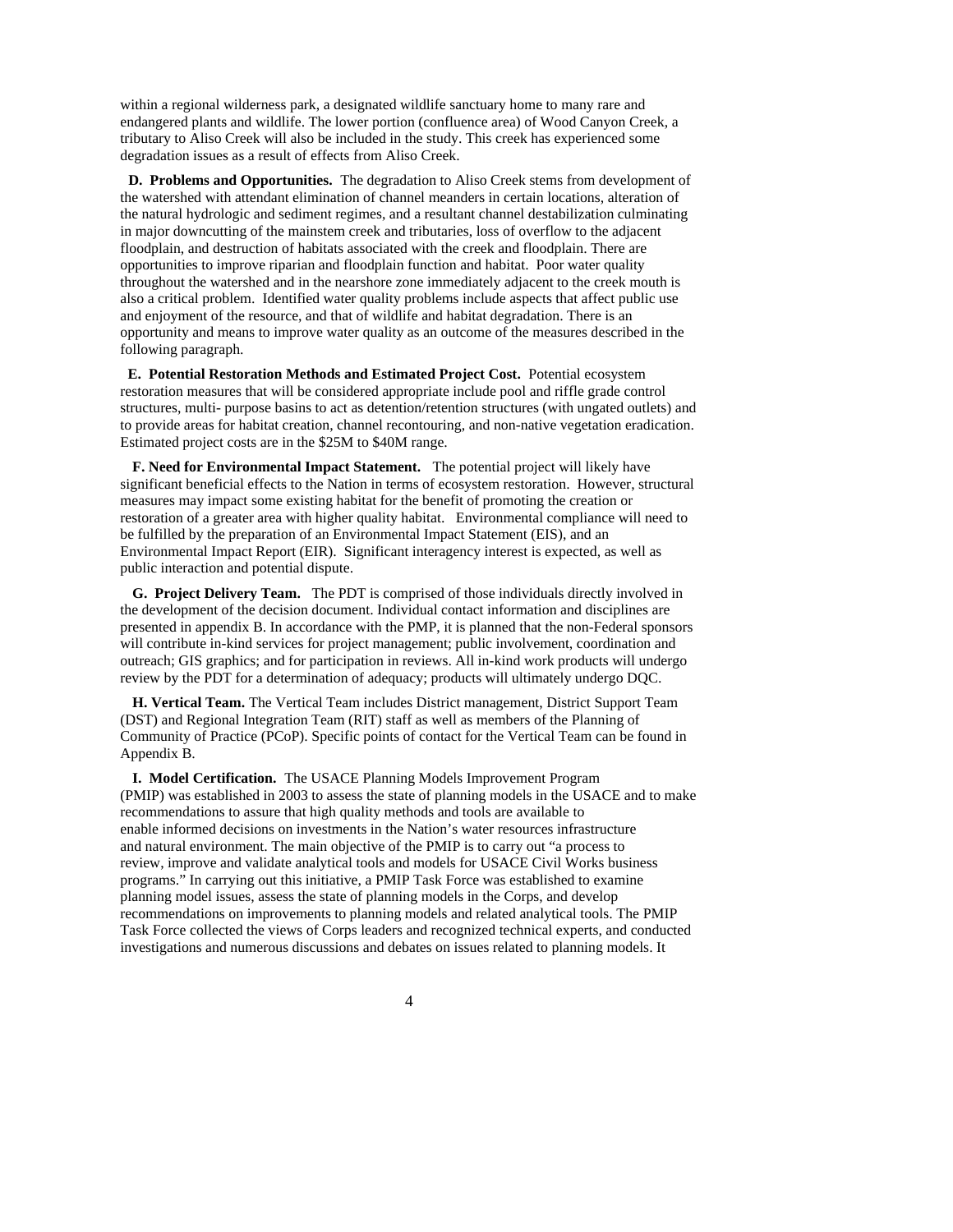identified an array of model-related problems, conducted a survey of planning models, prepared papers on model-related issues, analyzed numerous options for addressing these issues, formulated recommendations, and wrote a final report that is the basis for the development of EC 1105-2-407. The Task Force considered ongoing Corps initiatives to address planning capability, and built upon these where possible. Examples include several efforts under the Planning Excellence Program (training, specialized planning centers of expertise, modeling); the Science & Engineering Technology (SET) initiative and associated Technical Excellence Network (TEN), which endeavors to provide uniform Science and Engineering tools and practices to the Corps and share them throughout; and, recognition of existing Quality Assurance/Quality Control programs and internal technical review within the Districts.

For the purposes of EC 1105-2-407, planning models are defined as any models and analytical tools that planners use to define water resources management problems and opportunities, to formulate potential alternatives to address the problems and take advantage of the opportunities, to evaluate potential effects of alternatives and to support decision-making. It includes all models used for planning, regardless of their scope or source, as specified in the following subparagraphs. This Circular does not cover engineering models used in planning which will be certified under a separate process to be established under SET.

Most of the models to be employed in the Aliso Creek Mainstem Ecosystem Restoration Feasibility Study have either been developed by or for the USACE. Model certification and approval for all identified planning models will be coordinated through the PCX as needed. Project schedules and resources will be adjusted to address this process for certification and PCX coordination. They are:

1. HEC-FDA 1.2.4: This model, developed by the Corps' Hydrological Engineering Center, will assist the PDT in applying risk analysis methods for flood damage reduction studies as required by, EM 1110-2-1419. This program:

- o Provides a repository for both the economic and hydrologic data required for the analysis
- o Provides the tools needed to understand the results
- o Calculates the Expected Annual Damages and the Equivalent Annual Damages
- o Computes the Annual Exceedence Probability and the Conditional Non-Exceedence **Probability**
- o Implements the risk-based analysis procedures contained in EM 1110-2-1619

2. Various Habitat Evaluation Procedure models. The ECO-PCX has responsibility for approving ecosystem output methodologies for use in ecosystem restoration planning and mitigation planning. The ECO-PCX will need to certify or approve for use each regionally modified version of these methodologies and individual models and guidebooks used in application of these methods. The PDT will coordinate with the ECO-PCX during the study to identify appropriate models and certification approval requirements. The District will propose to use Combined Habitat Assessment Protocols (CHAP) as the habitat evaluation method. CHAP is an evaluation tool used to measure the relative value of ecological resources of concern (species, habitats and functions) in quantitative, non-monetary terms (habitat units). CHAP is a regional habitat accounting method, and will evaluate the local ecological resources providing results in local habitat units. Habitat unit quantification provides a direct assessment of the net difference between the No Action ('without-project") condition and an alternative plan ('with-project') condition. This allows for a comparison of net benefits for an array of alternatives.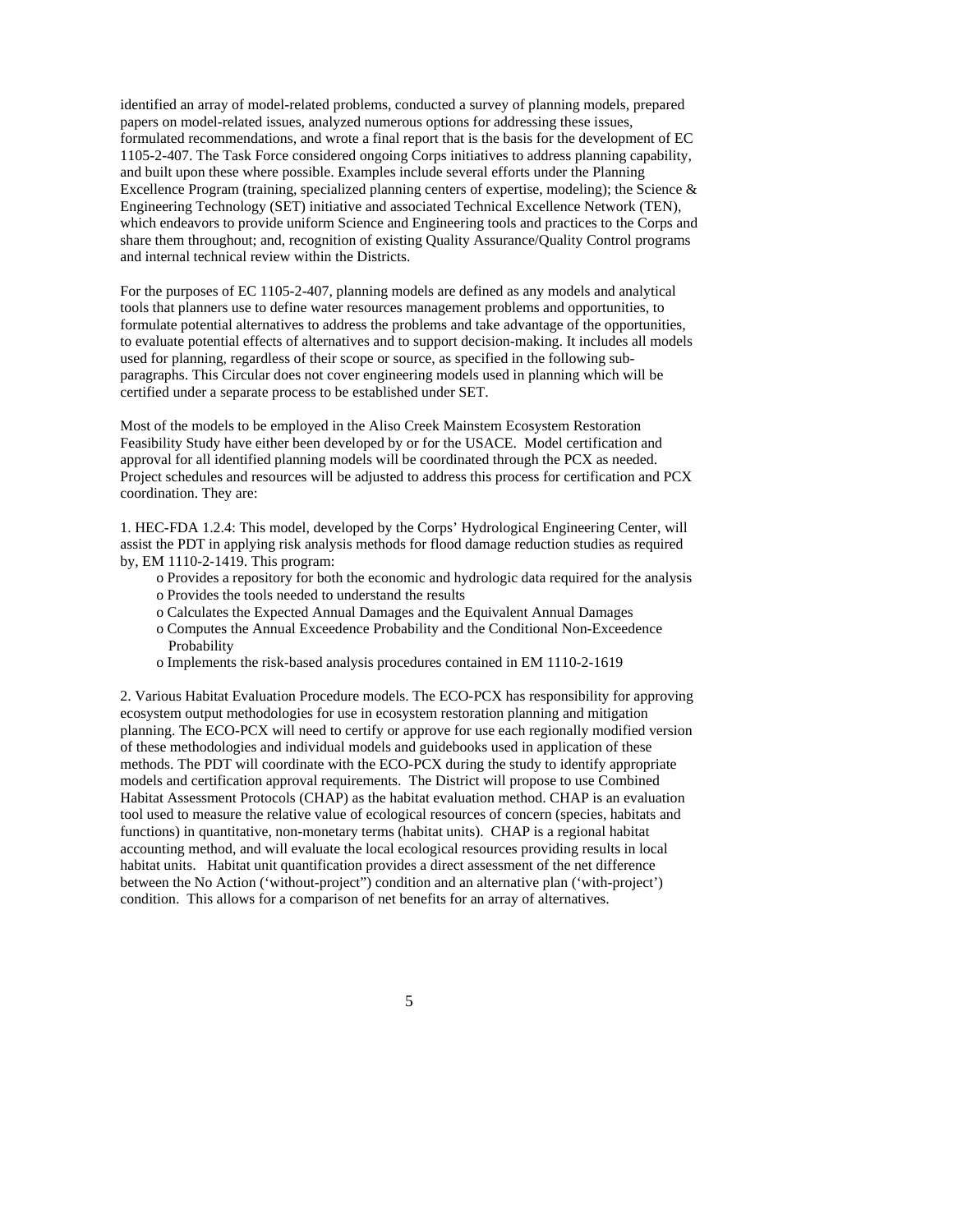3. IWR-Planning Suite (Certified). This software assists with the formulation and comparison of alternative plans. While IWR-PLAN was initially developed to assist with environmental restoration and watershed planning studies, the program can be useful in planning studies addressing a wide variety of problems. IWR-PLAN can assist with plan formulation by combining solutions to planning problems and calculating the additive effects of each combination, or "plan." IWR-PLAN can assist with plan comparison by conducting cost effectiveness and incremental cost analyses, identifying the plans which are the best financial investments and displaying the effects of each on a range of decision variables.

The following are considered to be engineering models as opposed to planning models and undergo a different review and approval process for usage. Engineering tools anticipated to be used in this study are:

1. MCACES or MII: These are cost estimating models.

2. HEC-HMS: By applying this model the PDT is able to:

- o Define the watersheds' physical features
- o Describe the metrological conditions
- o Estimate parameters
- o Analyze simulations
- o Obtain GIS connectivity

3. HEC-RAS: The function of this model is to complete one-dimensional hydraulic calculations for a full network of natural and man made channels. HEC-RAS major capabilities are:

- o User interface
- o Hydraulic Analysis
- o Data storage and Management
- o Graphics and reporting

4. HEC-2: The HEC-2 program computes water surface profiles for one-dimensional steady, gradually varied flow in rivers of any cross section.

5. UTEXAS4: This model is used to conduct slope stability analysis

#### **3. AGENCY TECHNICAL REVIEW PLAN**

For feasibility studies, ATR is managed by the PCX. For this feasibility study, due to the emphasis on ecosystem restoration, the ECO-PCX will identify individuals to perform ATR.

**A. General.** An ATR team leader from outside of the Southern Pacific Division (SPD) region will be designated to lead the ATR process. The ATR team leader for this study is to be determined, but will have expertise in project planning. The ATR team leader is responsible for providing information necessary for setting up the review, communicating with the Study Manager, providing a summary of critical review comments, collecting grammatical and editorial comments from the ATR team (ATRT), ensuring that the ATRT has adequate funding to perform the review, facilitating the resolution of the comments, and certifying that the ATR has been conducted and resolved in accordance with policy. ATR will be conducted for project planning; environmental compliance; economics; hydrology, hydraulic design and sediment transport; civil design; geotechnical engineering; cost engineering; real estate; cultural resources; reviews of more specific disciplines may be identified if necessary.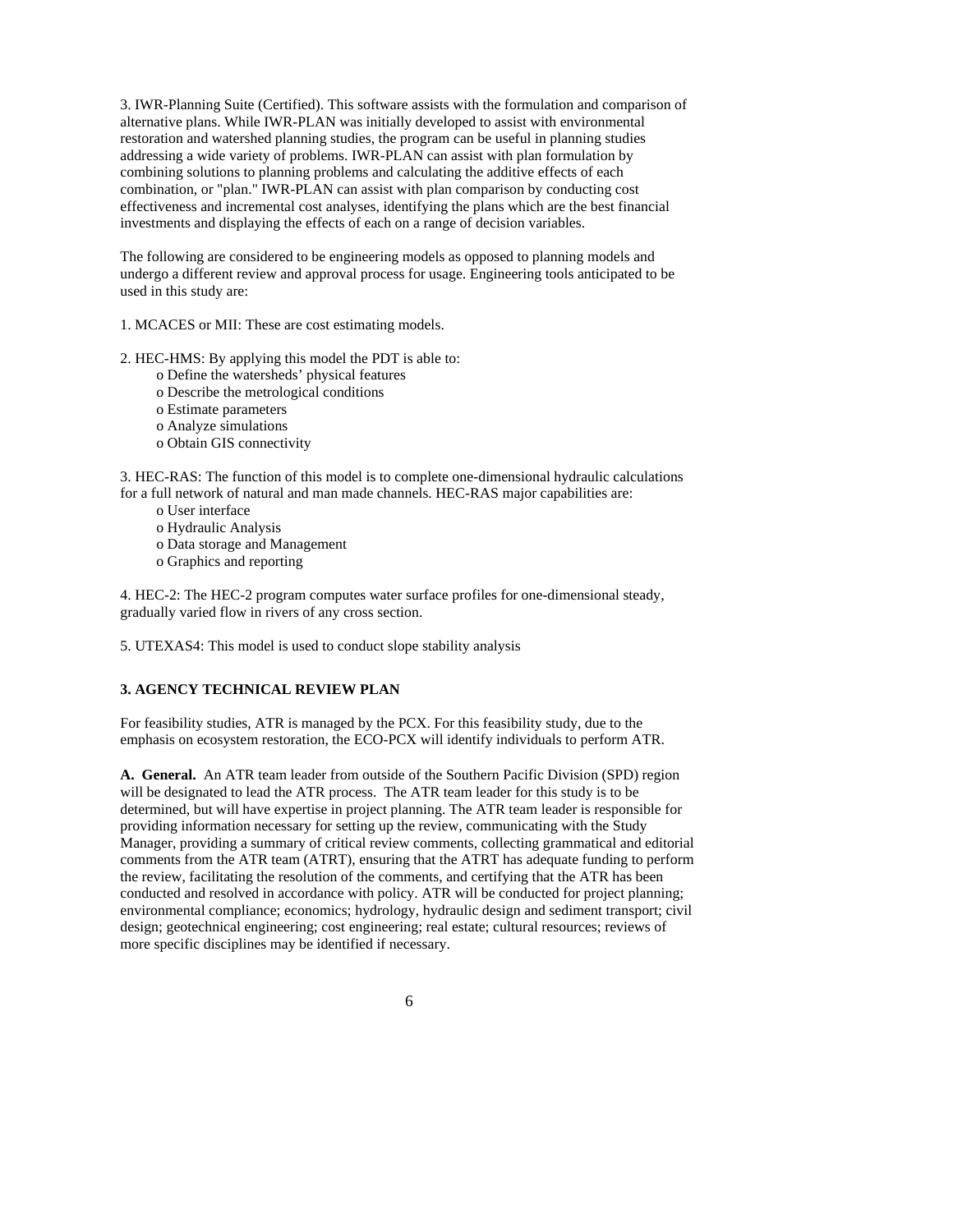**B. Agency Technical Review Team (ATRT).** The ATRT will be comprised of individuals that have not been involved in the development of the decision document and will be chosen based on expertise, experience, and/or skills. The members will roughly mirror the composition of the PDT and wherever possible, reside outside of the SPD region. It is anticipated that the team will consist of about 10 reviewers. The ATRT members will be identified at the time the review is conducted and will be presented in appendix B.

**C. Communication.** The communication plan for the ATR is as follows:

(1) The team will use DrChecks to document the ATR process. The Study Manager will facilitate the creation of a project portfolio in the system to allow access by all PDT and ATRT members. An electronic version of the document, appendices, and any significant and relevant public comments shall be posted in Word format at: ftp://ftp.usace.army.mil/pub/ at least one business day prior to the start of the comment period.

(2) The PDT shall send the ATR team leader one hard copy (with color pages as applicable) of the document and appendices for each ATRT member such that the copies are received at least one business day prior to the start of the comment period.

(3) The PDT shall host an ATR kick-off meeting virtually to orient the ATRT during the first week of the comment period. If funds are not available for an on-site meeting, the PDT shall provide a presentation about the project, including photos of the site, for the team.

(4) The Study Manager shall inform the ATR team leader when all responses have been entered into DrChecks and conduct a briefing to summarize comment responses to highlight any areas of disagreement.

(5) A revised electronic version of the report and appendices with comments incorporated shall be posted at ftp://ftp.usace.army.mil/pub/ for use during back checking of the comments.

(6) PDT members shall contact ATRT members or leader as appropriate to seek clarification of a comment's intent or provide clarification of information in the report. Discussions shall occur outside of DrChecks but a summary of discussions may be provided in the system.

(7) Reviewers will be encouraged to contact PDT members directly via email or phone to clarify any confusion. DrChecks shall not be used to post questions needed for clarification.

(8) The ATRT, the PDT, and the vertical team shall conduct an after action review (AAR) no later than 2 weeks after the policy guidance memo is received from HQUSACE for the for the AFB and draft reports.

#### **D. Funding**

(1) The PDT district shall provide labor funding by cross charge labor codes. Funding for travel, if needed, will be provided by way of a government order. The Study Manager will work with the ATR team leader to ensure that adequate funding is available and is commensurate with the level of review needed. The current cost estimate for this review is in the range of \$ 120,000 to \$180,000. Any funding shortages will be negotiated on a case by case basis and in advance of a negative charge occurring.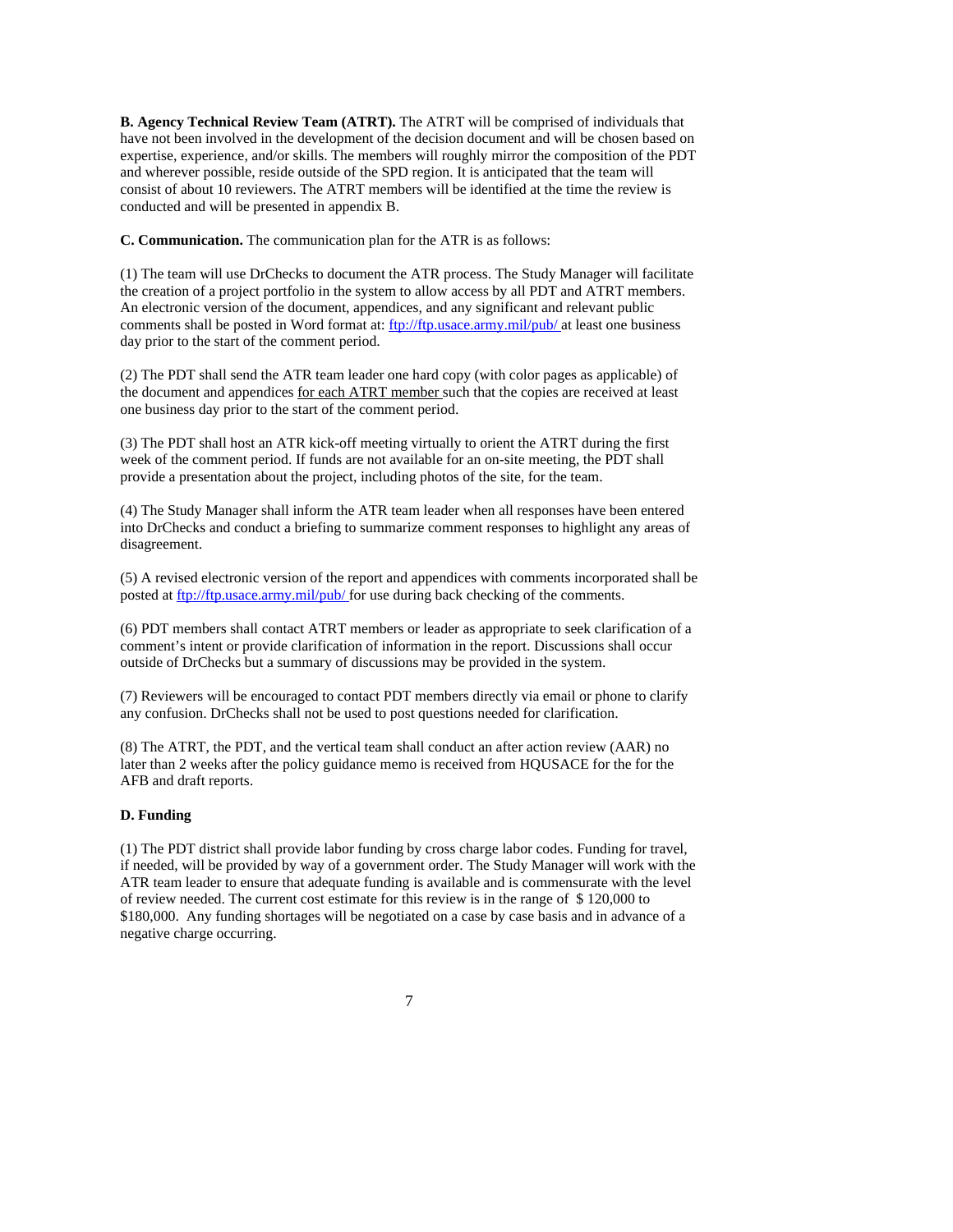(2) The ATR team leader shall provide organization codes for each team member and a responsible financial point of contact (CEFMS responsible employee) for creation of labor codes.

(3) Reviewers shall monitor individual labor code balances and alert the ATR team leader to any possible funding shortages.

## **E. Timing and Schedule**

(1) Throughout the development of this document, the team will conduct seamless review to ensure planning quality.

(2) The ATR will be convened early in the study and will participate in the Technical Review Strategy Session (TRSS) with the PDT and DST. The TRSS is to verify the basic plan of study and the rationale for key planning assumptions.

(3) The ATR will be conducted on the Feasibility Scoping Meeting documentation and assumptions; the Alternatives Analyses Briefing documentation; the Alternative Formulation Briefing documentation; the draft Feasibility Report; and if changes are made to the draft report, those changes will be reviewed in the Final Feasibility Report.

(4) The PDT will hold a "page-turn" session to review the draft report to ensure consistency across the disciplines and resolve any issues prior to the start of ATR. Writer/editor services will be performed on the draft prior to ATR as well.

(5) The ATR process for this document will follow the following timeline. Actual dates will be scheduled once the period draws closer. All products produced for these milestones will be reviewed, including those produced as in-kind services by the non-Federal sponsors.

| <b>Task</b>                                                          | <b>ATR Team Involvement</b> | <b>Date</b>      |
|----------------------------------------------------------------------|-----------------------------|------------------|
| Participation in TRSS                                                | X                           | May 2009         |
| <b>Public Scoping Meeting</b>                                        |                             | May 2009         |
| <b>ATR Feasibility Scoping Meeting documentation</b>                 | X                           | June 2009        |
| <b>ECO-PCX Model Certification</b>                                   |                             | June 2009        |
| Feasibility Scoping Meeting (FSM)                                    | ATR-lead only               | <b>July 2009</b> |
| ATR Alternatives Analyses Briefing documentation (SPD)<br>Milestone) | Χ                           | Feb 2010         |
| SPD Alternatives Analyses Briefing (SPD Milestone)                   | ATR-lead only               | Mar 2010         |
| <b>ATR Alternative Formulation Briefing Documentation</b>            | X                           | June 2010        |
| Alternative Formulation Briefing (AFB)                               | ATR lead only               | <b>July 2010</b> |
| <b>IEPR</b> of Draft Report                                          |                             | <b>July 2010</b> |
| ATR of Draft Report                                                  | X                           | Oct 2010         |
| Public Review of Draft Report                                        |                             | Nov 2010         |
| SPD In-Progress Review                                               |                             | Jan 2011         |
| Final Public Meeting                                                 |                             | Jan 2011         |
| ATR of Final Report                                                  | X                           | Feb 2011         |
| <b>Feasibility Review Conference</b>                                 | ATR-lead only               | Mar 2011         |

**ATR Timeline**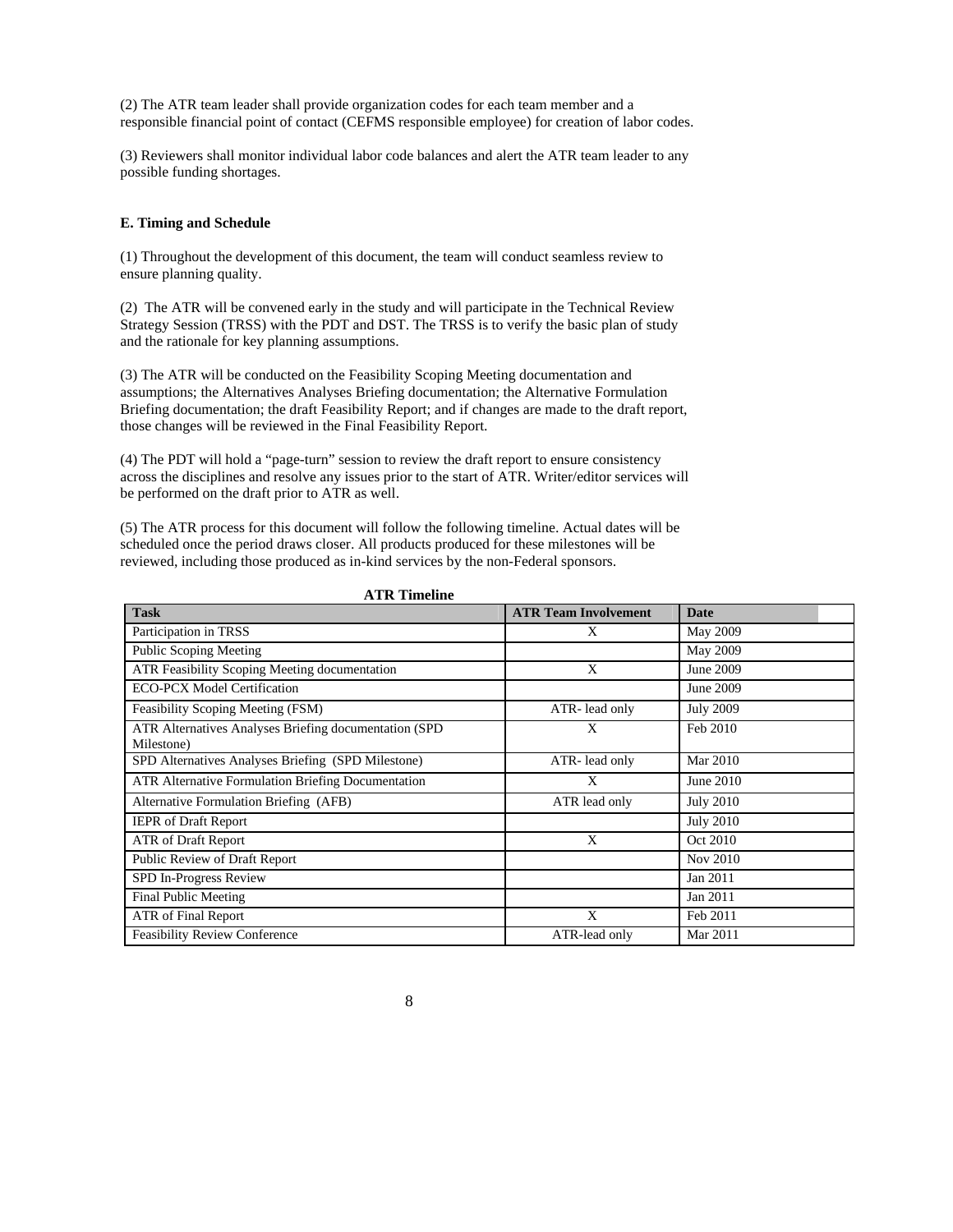| <b>ATR Certification Final Report</b>   | Spring 2011 |
|-----------------------------------------|-------------|
| Final Report to SPD                     | Spring 2011 |
| DE Transmittal of Final Report          | Summer 2011 |
| Civil Works Review Board                | Summer 2011 |
| State and Agency Review of Final Report | Fall 2011   |
| Chief's Report to ASA(CW)               | Fall 2011   |
| ASA(CW) Memorandum to OMB               | Winter 2011 |

# **F. Review**

(1) ATRT responsibilities are as follows:

(a) Reviewers shall review conference material and the draft report to confirm that work was done in accordance with established professional principles, practices, codes, and criteria and for compliance with laws and policy. Comments on the report shall be submitted into DrChecks.

(b) Reviewers shall pay particular attention to one's discipline but may also comment on other aspects as appropriate. Reviewers that do not have any significant comments pertaining to their assigned discipline shall provide a comment stating this.

(c) Grammatical and editorial comments shall not be submitted into DrChecks. Comments should be submitted to the ATR manager via electronic mail using tracked changes feature in the Word document or as a hard copy mark-up. The ATR manager shall provide these comments to the Study Manager.

(d) Review comments shall contain these principal elements:

- 1. a clear statement of the concern
- 2. the basis for the concern, such as law, policy, or guidance
- 4. specific actions needed to resolve the comment
- 3. significance for the concern

(e) The "Critical" comment flag in DrChecks shall not be used unless the comment is discussed with the ATR manager and/or the Study Manager first.

(2) PDT Team responsibilities are as follows:

(a) The team shall review comments provided by the ATRT in DrChecks and provide responses to each comment using "*Concur*", "*Non-Concur*", or "*For Information Only*". *Concur* responses shall state what action was taken and provide revised text from the report if applicable. *Non-Concur* responses shall state the basis for the disagreement or clarification of the concern and suggest actions to negotiate the closure of the comment.

(b) Team members shall contact the PDT and ATRT managers to discuss any "Non-Concur" responses prior to submission.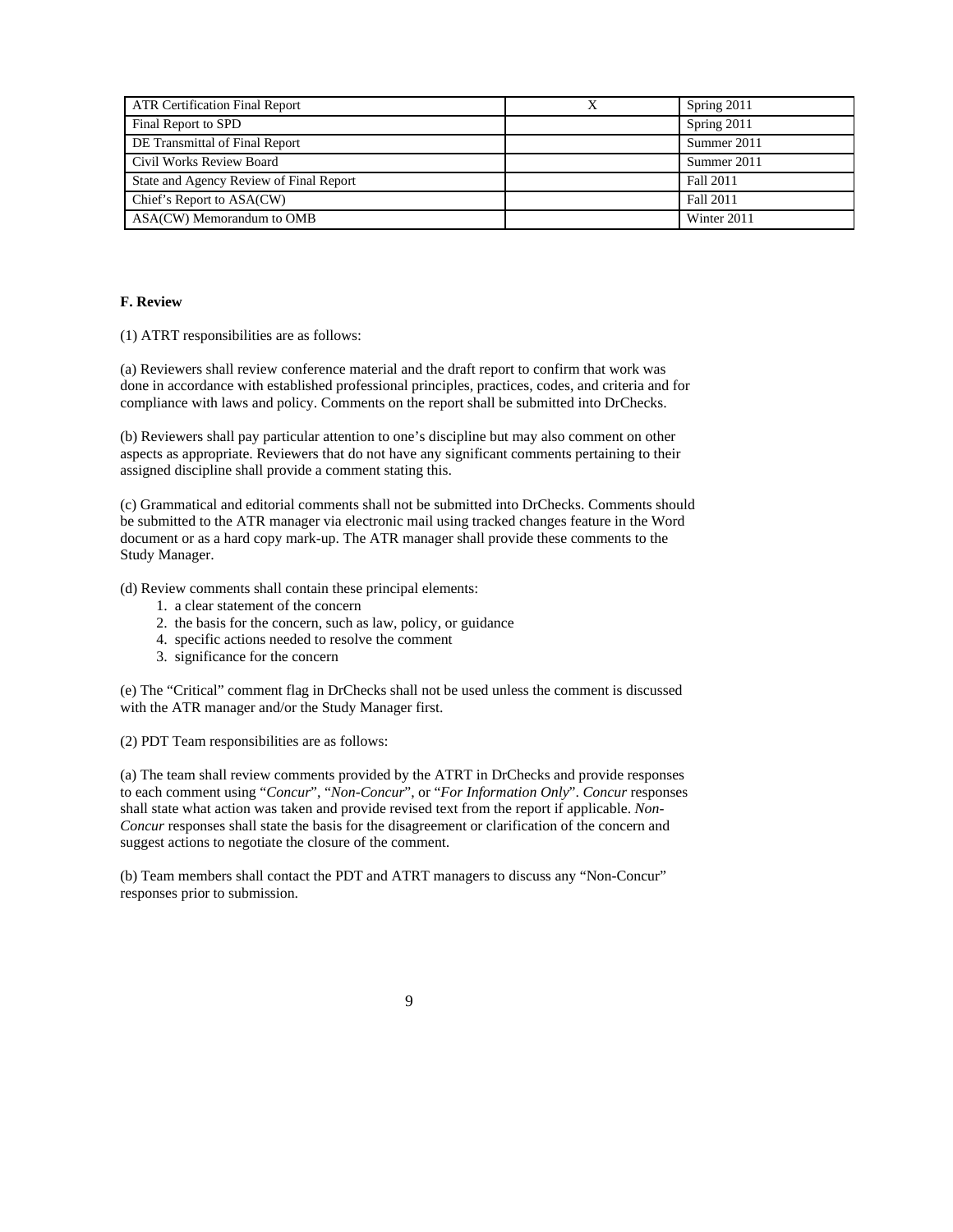## **G. Resolution**

(1) Reviewers shall back check PDT responses to the review comments and either close the comment or attempt to resolve any disagreements. Conference calls shall be used to resolve any conflicting comments and responses.

(2) Reviewers may "agree to disagree" with any comment response and close the comment with a detailed explanation. If reviewer and responder cannot resolve a comment, it should be brought to the attention of the ATR team leader and, if not resolved by the ATR team leader, it should be brought to the attention of the planning chief who will need to sign the certification. ATRT members shall keep the ATR team leader informed of problematic comments. The vertical team will be informed of any policy variations or other issues that may cause concern during HQ review.

## **H. Certification**

To fully document the ATR process, a statement of technical review will be prepared. Certification by the ATR team leader and the Study Manager will occur once issues raised by the reviewers have been addressed to the review team's satisfaction and the final report is ready for submission for HQ review. Indication of this concurrence will be documented by the signing of a certification statement (Appendix A). A summary report of all comments and responses will follow the statement and accompany the report throughout the report approval process. An interim certification will be provided by the ATR team lead to indicate concurrence with the report to date until the final certification is performed when the report is considered final.

#### **I. Alternative Formulation Briefing (AFB)**

The AFB for this project will occur after the majority of the ATR comments have been resolved. It is possible that the briefing will result in additional technical or policy comments from high level reviewers for resolution. The resolution of significant policy comments may result in major changes to the document. Therefore, the ATR team leader will perform a brief review of the report to ensure that technical issues are resolved.

# **4. INDEPENDENT EXTERNAL PEER REVIEW PLAN**

**A. General.** This decision document will present the details of a feasibility study undertaken to evaluate structural and non-structural ecosystem restoration measures to address problems in the study area. EC 1105-2-408 set forth and EC 1105-2-410 reaffirmed thresholds that trigger IEPR: "In cases where there are public safety concerns, a high level of complexity, novel or precedent-setting approaches; where the project is controversial, has significant interagency interest, has a total project cost greater than \$45 million, or has significant economic, environmental and social effects to the nation, IEPR will be conducted."

**B. Potential Project Challenges.** Ecosystem restoration projects are challenging because they are often one-of-a-kind. The challenge for restoration in lower Aliso Creek will be to find an approach which balances the effects of the post urbanization higher runoff/lower sediment supply regime that is causing channel and bank degradation with achieving a stream restoration goal that is considered to be in a least degraded and most ecologically dynamic state possible suitable for the natural setting of a regional wilderness park. As there will likely be significant interagency and stakeholder interest, a consensus building approach will need to be successfully developed in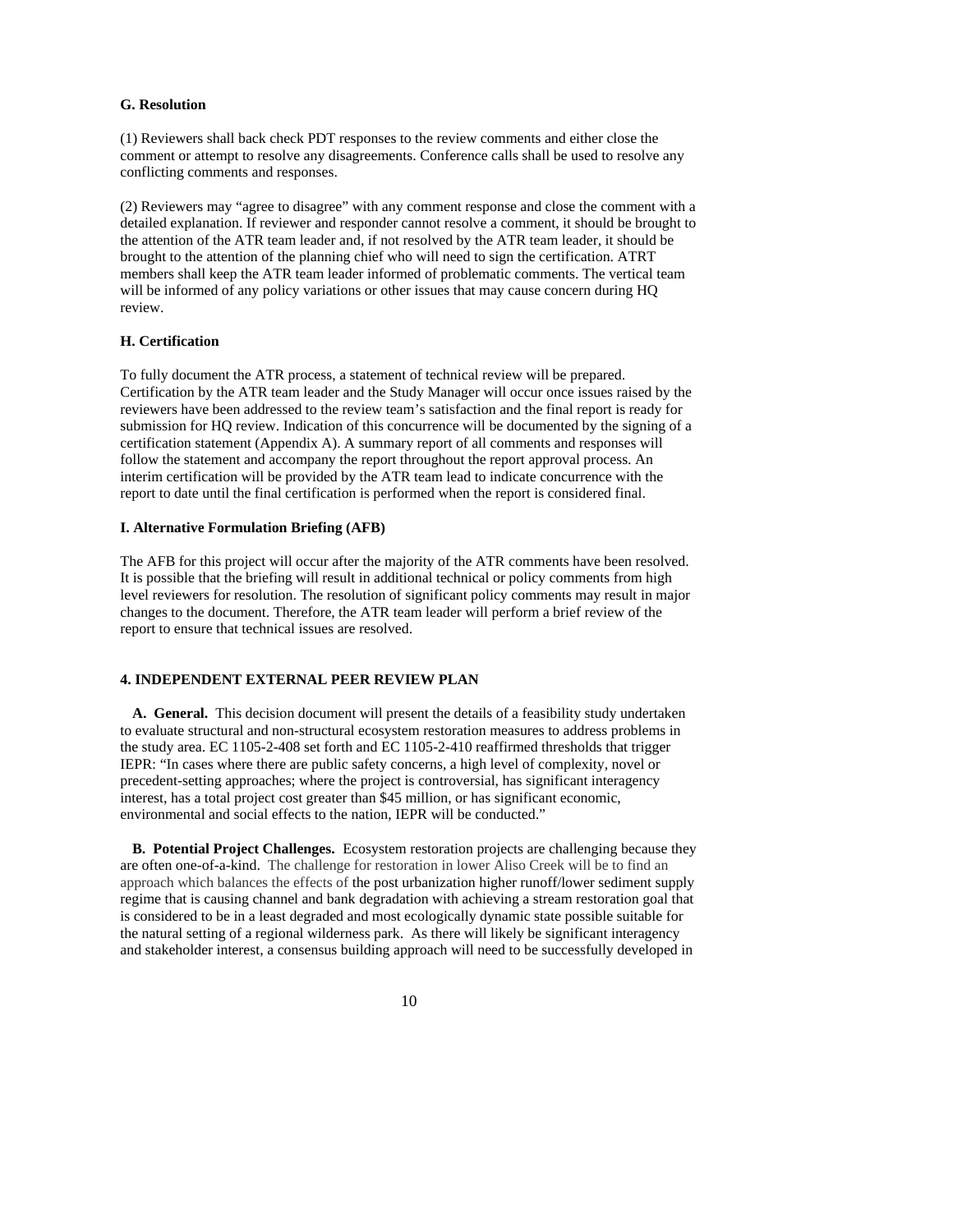the plan formulation and evaluation process in order to arrive at a viable and defensible restoration solution.

**C. Project Risks.** For the assessment of risk, the potential to induce flooding will need to be evaluated and appropriate measures taken to minimize risk to public safety and damage to downstream structures and infrastructure. The number of structures to be inundated with the study area is limited to several utility maintenance facilities and a golf resort. Risk associated with ecosystem restoration consists of weighing the benefits and uncertainties associated with using one restoration technique over another with regard to project cost, performance or ecological success. Monitoring with respect to project performance and achieving an output objective will be required. The effectiveness of revegetation efforts and eradication of exotic species are also uncertainties that need to be monitored, and as a result an adaptive management plan will need to be developed.

**D. Magnitude of Risks.** For reasons described in the preceding paragraphs, the magnitude of this project is determined as moderately high.

**E. Level of Public Controversy.** It is anticipated that there will be some level of public controversy. As a significant part of the project lies within a wilderness park, there is the possibility that some existing habitat may be adversely impacted for the benefit of promoting the creation or restoration of a greater area of higher quality habitat. Additionally, any efforts that will lead to channel stabilization within Aliso Creek, should be demonstrated not to adversely impact sand nourishment to Aliso Beach. A sound assessment and good communication through public outreach will be needed to successfully quell any public concern with the project.

**F. Level of Influential Scientific Information.** The document will contain a highly influential scientific assessment related to complex hydraulic, riverine sediment transport, and ecological concepts in the context of a very dynamic coastal riverine system with a large diversity of vegetation communities and wildlife species affected by degradation stemming from urban development. The scientific assessment will need to be defensible and will be subject to review by many federal, state, and local agencies, the environmental resource agencies, interest groups and other stakeholders. As the study will seek to provide ecosystem restoration incorporating historical attributes, a highly scientific assessment will be necessary to quantify net changes (both beneficial and adverse) between existing conditions and all alternative plans considered, with the goal of selecting a recommended plan that is viable and economically justified.

**G. Need for IEPR.** As an EIS will be developed for this study, and for reasons described above, an IEPR will be conducted. IEPR is currently estimated to be \$120,000. IEPR is a project cost. The IEPR panel review will be Federally funded. In-house costs associated with obtaining the IEPR panel contract as well as responding to IEPR comments will be cost shared expenses. It is not anticipated that the public, including scientific or professional societies, will be asked to nominate potential external peer reviewers.

Disciplines that are anticipated to undergo IEPR are hydrology, hydraulic design and sediment transport; geotechnical engineering , ecological sciences, and economics. Of these products that will undergo IEPR, all will be reviewed by the PDT and undergo DCQ prior to submittal for IEPR. This includes products that are produced by the non-Federal sponsors as in-kind services.

**H. Vertical Team Consensus.** This Review Plan will serve as the coordination document to obtain vertical team consensus. Subsequent to PCX approval, the plan will be provided to the vertical team for approval. MSC approval of the plan will indicate vertical team consensus.

**I. Products for Review.** Interim products for hydrology, hydraulic design and sediment transport, geotechnical engineering, ecological sciences, and economics assessment will be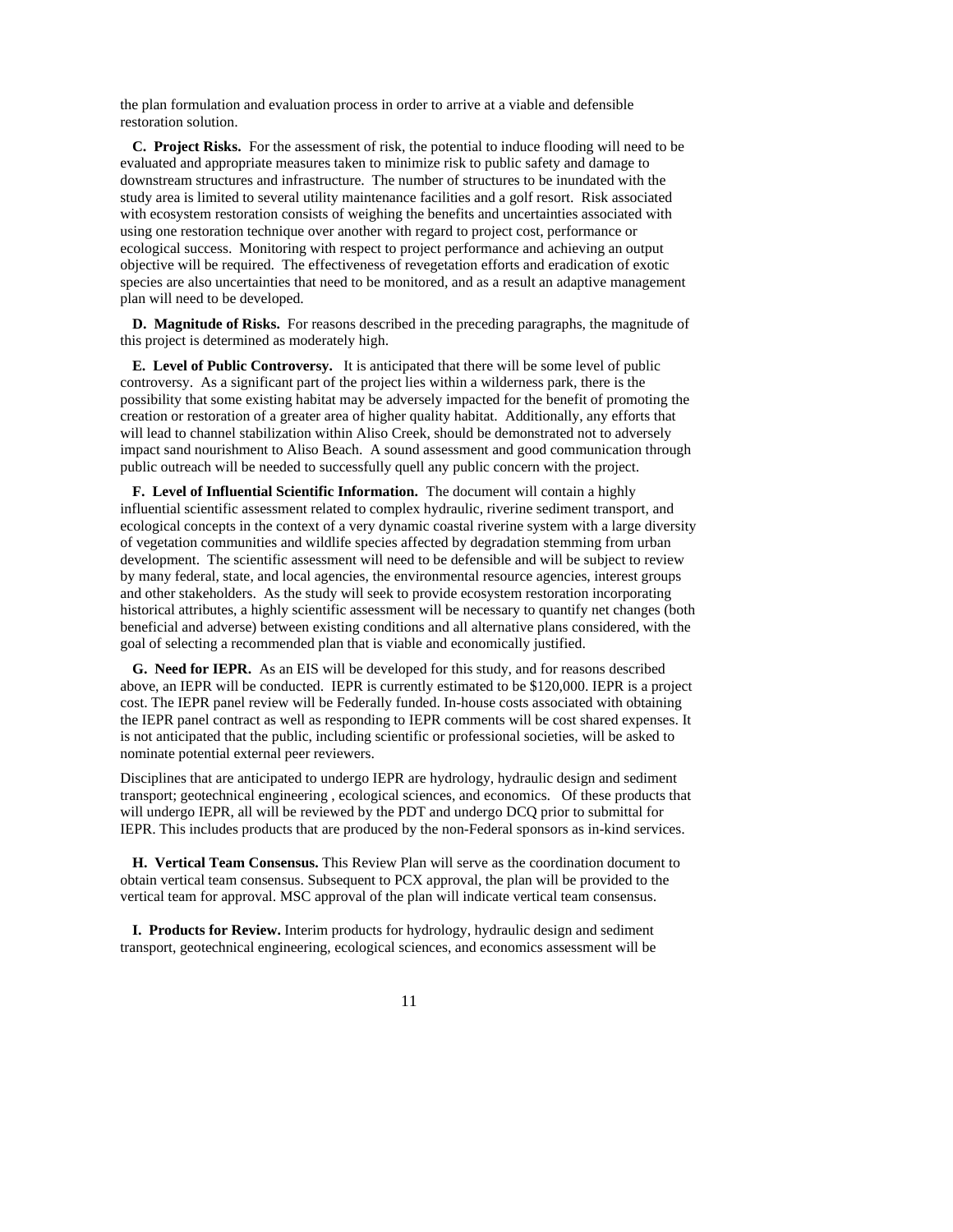provided before the draft report is released for public review. The full IEPR panel will receive the entire draft feasibility report, environmental impact statement and all technical appendices concurrent with public and agency review. The final report to be submitted by the IEPR panel must be submitted to the PDT within 60 days of the conclusion of public review. A representative of the IEPR panel must attend any public meeting(s) held during public and agency review of the draft report. The Los Angeles District will draft a response to the IEPR final report and process it through the vertical team for discussion at the Civil Works Review Board (CWRB). An IEPR panel member must attend the CWRB. Following the CWRB, the Corps will issue final response to the IEPR panel and notify the public.

## **J. Communication and Documentation.** The communication plan for the IEPR is as follows:

(1) The panel will use DrChecks to document the IEPR process. The Study Manager will facilitate the creation of a project portfolio in the system to allow access by all PDT and the OEO. An electronic version of the document, appendices, and any significant and relevant public comments shall be posted in Word format at: ftp://ftp.usace.army.mil/pub/ at least one business day prior to the start of the comment period.

The OEO will compile the comments of the IEPR panelists, enter them into DrChecks, and forwards the comments to the District. The District will consult the PDT and outside sources as necessary to develop a proposed response to each panel comment. The District will enter the proposed response to DrChecks, and then return the proposed response to the panel. The panel will reply to the proposed response through the OEO, again using DrChecks. This final panel reply may or may not concur with the District's proposed response and the panels final response will indicate concurrence or briefly explain what issue is blocking concurrence. There will be no final closeout iteration. The District will consult the vertical team and outside resources to prepare an agency response to each comment. The initial panel comments, the District's proposed response, the panels reply to the District's proposed response, and the final agency response will all be tracked and archived in DrChecks for the administrative record. However, only the initial panel comments and the final agency responses will be posted. This process will continue to be refined as experience shows need for changes. This is specifically in accordance with the EC 1105-2-410 Frequently Asked Questions, dated 3 November 2008.

(2) The PDT shall send each IEPR panel member one hard copy (with color pages as applicable) of the document and appendices such that the copies are received at least one business day prior to the start of the comment period.

(3) The Study Manager shall inform the IEPR panel when all responses have been entered into DrChecks and conduct a briefing to summarize comment responses to highlight any areas of disagreement.

(4) A revised electronic version of the report and appendices with comments incorporated shall be posted at ftp://ftp.usace.army.mil/pub/ for use during back checking of the comments.

(5) PDT members shall contact IEPR panel members as appropriate to seek clarification of a comment's intent or provide clarification of information in the report. Discussions shall occur outside of DrChecks but a summary of discussions may be provided in the system.

(6) The IEPR panel shall produce a final Review Report to be provided to the PDT not later than 60 days after the close of the public and agency review of the draft report. This report shall be scoped as part of the effort to engage the IEPR panel. The Los Angeles District will draft a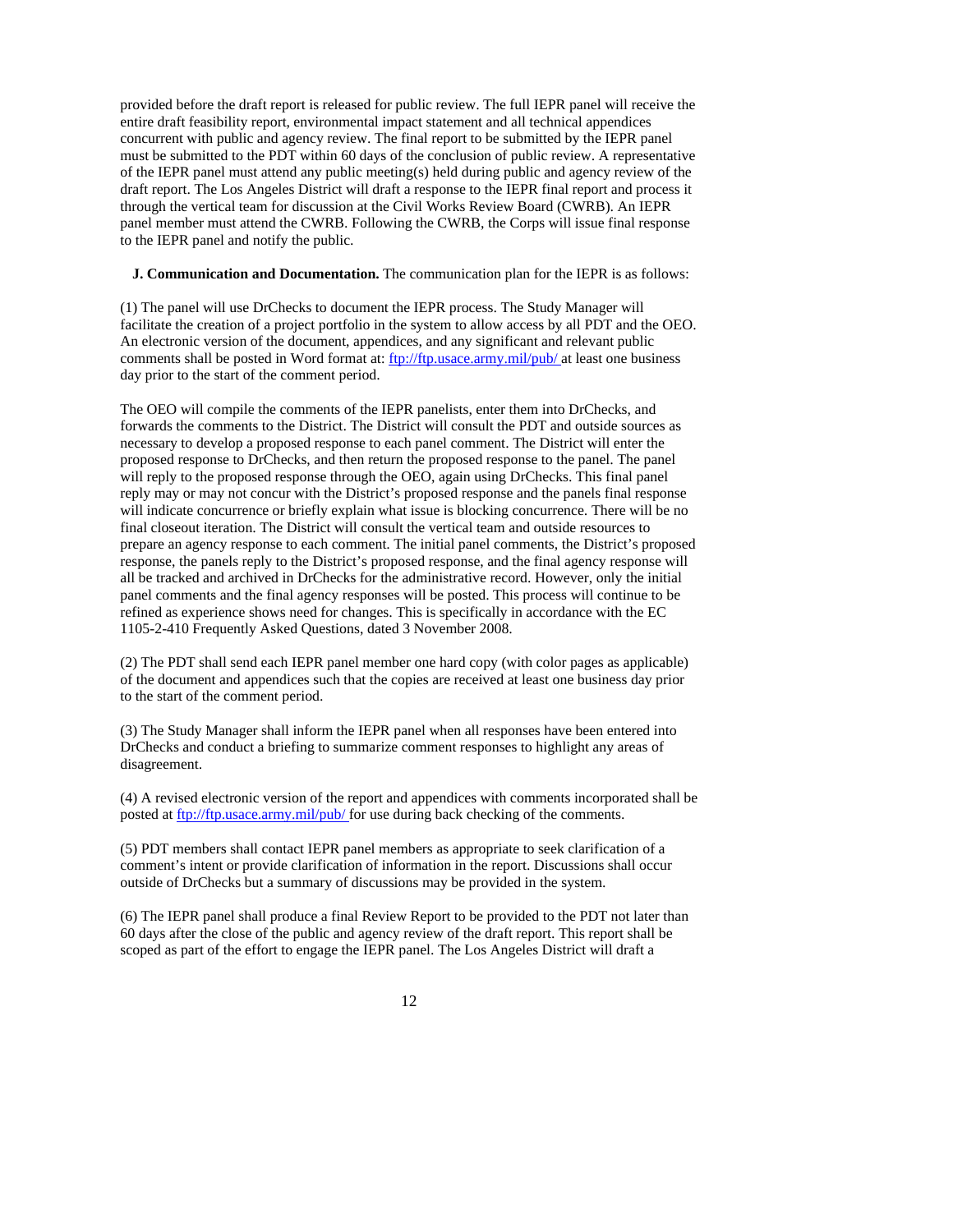response report to the IEPR final report and process it through the vertical team for discussion at the CWRB. Following direction at the CWRB and upon satisfactorily resolving any relevant follow-on actions, the Corps will finalize its response to the IEPR Review Report and will post both the Review Report and the Corps final responses to the public website.

### **K. Funding**

The ECO-PCX will identify someone independent from the PDT to scope the IEPR and develop an Independent Government Estimate. The Los Angeles District will provide funding to the IEPR panel.

## **5. PUBLIC AND AGENCY REVIEW**

The public and agencies will have multiple opportunities to participate in this study. The earliest opportunity will be as part of the public scoping process during the first year of the study. Public review of the draft feasibility report will occur after issuance of the AFB policy guidance memo and concurrence by HQUSACE that the document is ready for public release. As such, public comments other than those provided at any public meetings held during the planning process will not be available to the review teams. Public review of the draft report will begin approximately 1 month after the completion of the ATR process and policy guidance memo. The period will last a minimum of 45 days as required for an Environmental Impact Statement. One or more public workshops will be held during the public and agency review period. Comments received during the public comment period for the draft report could be provided to the IEPR team prior to completion of the final Review Report and to the ATRT before review of the final Decision Document. The public review of necessary state or Federal permits will also take place during this period. A formal State and Agency review will occur concurrently with the public review. However, it is anticipated that intensive coordination with these agencies will have occurred concurrent with the planning process. Upon completion of the review period, comments will be consolidated in a matrix and addressed, if needed. A comment resolution meeting will take place if needed to decide upon the best resolution of comments. A summary of the comments and resolutions will be included in the document. A plan for public participation will be developed early in the study which might identify informal as well as additional formal forums for participation in the study.

#### **6. PLANNING CENTERS OF EXPERTISE COORDINATION**

The appropriate primary PCX for this document is the National Ecosystem Restoration Center of Expertise (ECO-PCX) located at MVD. The ECO-PCX will coordinate with the National Flood Risk Management Center of Expertise (FRM-PCX) at SPD, as appropriate. This Review Plan will be submitted to the ECO-PCX for review and comment. It was determined that an IEPR will be required. As such, the ECO-PCX will be asked to manage the IEPR review. For ATR, the ECO-PCX is requested to nominate the ATR team as discussed in paragraph 3.b. above. The approved Review Plan will be posted to the Los Angeles District's public website. Any public comments on the Review Plan will be collected by the Office of Water Project Review (OWPR) and provided to the Los Angeles District for resolution and incorporation if needed.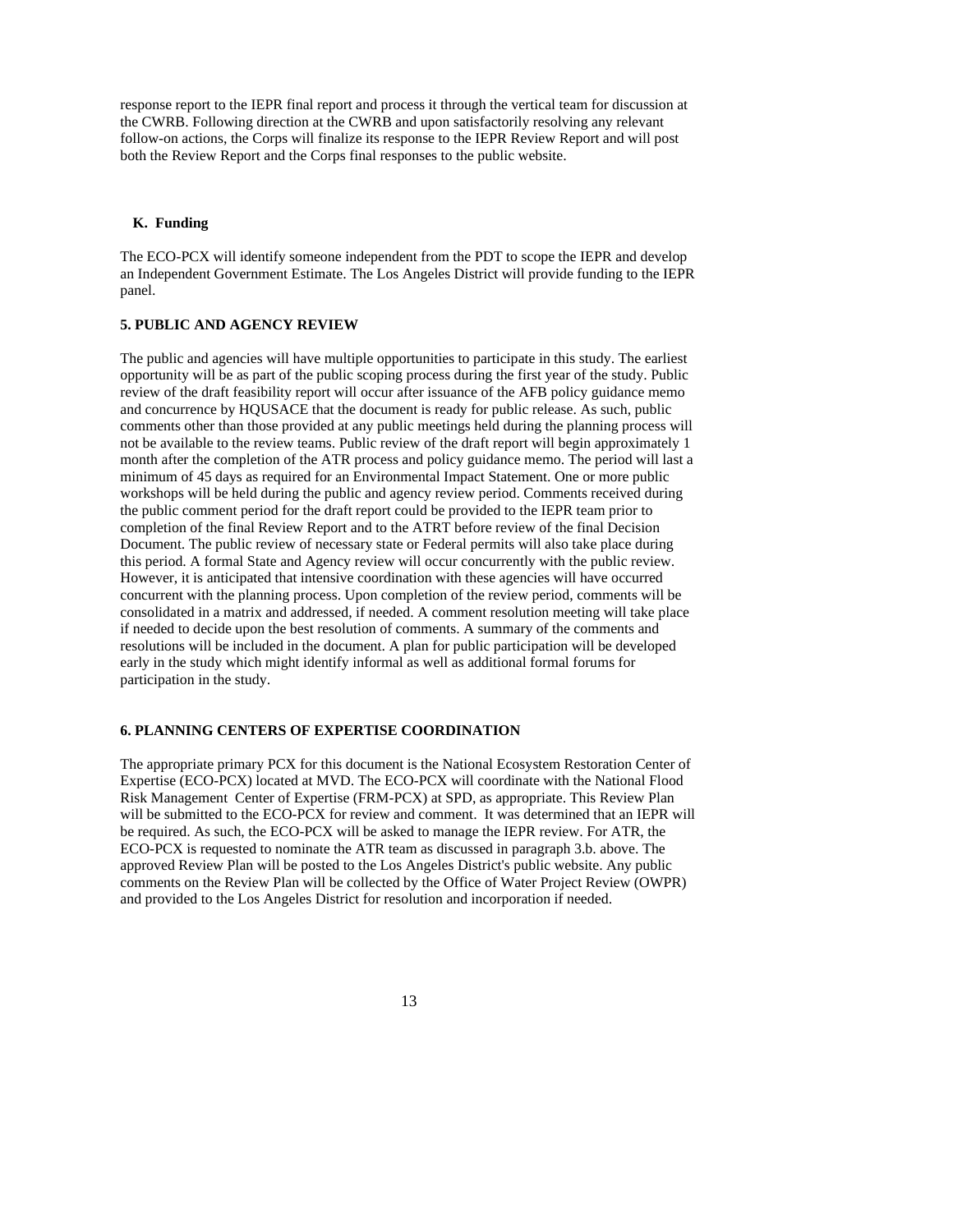# **7. COST ENGINEERING DIRECTORY OF EXPERTISE COORDINATION**

The primary PCX will coordinate with the Cost Engineering Directory of Expertise (DX) at the Walla Walla District to conduct reviews (ATR) of cost estimates, construction schedules and contingencies. The Cost Engineering DX will assign the reviewer(s) to the ATR team and will utilize USACE personnel and/or the private sector to assure highly qualified persons are available to conduct these reviews. In cases where the Cost Engineering DX identifies the need for IEPR, it will inform the lead PCX and will assist with establishing the cost for the IEPR.

# **8. APPROVALS**

The PDT will carry out the Review Plan as described. The Study Manager will submit the plan to the PDT District Planning Chief for approval. Formal coordination with ECO-PCX will occur through the PDT District Planning Chief.

## **9. POINTS OF CONTACT**

Questions about this Review Plan may be directed to Mr. Jonathan Vivanti, Los Angeles District Project Delivery Team Planning contact, at (213) 452-3809, or at jonathan.d.vivanti@usace.army.mil, or to Ms. Jodi Staebell, ECO-PCX, Operations Director, at  $(309)$  794-5448, or jodi.k.staebell@usace.army.mil.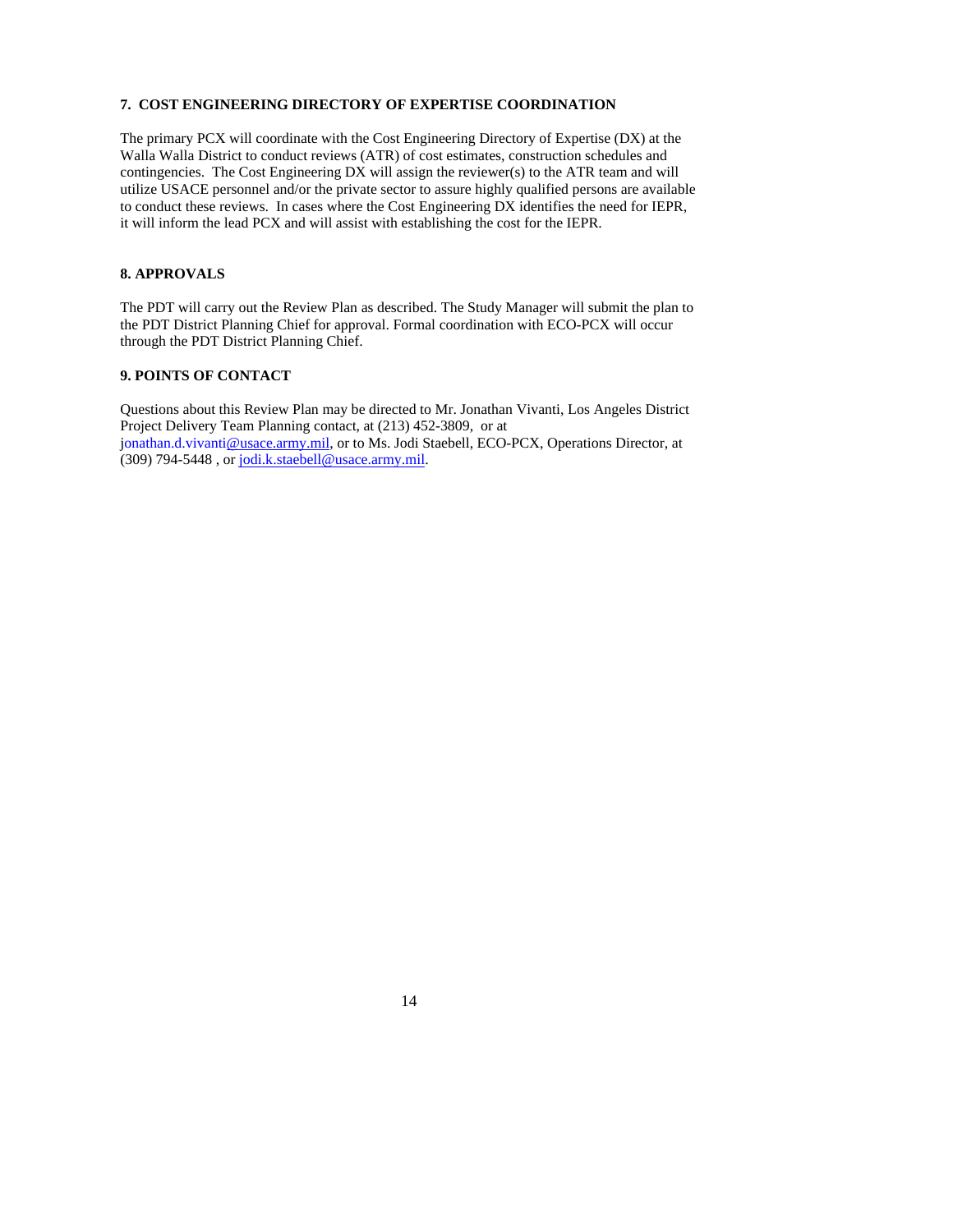## **REVIEW PLAN**

**\_\_\_\_\_\_\_\_\_\_\_\_\_\_\_\_\_\_\_\_\_\_\_\_\_\_\_\_\_\_\_\_\_\_\_\_\_\_\_\_\_\_\_\_\_\_\_\_\_\_\_\_\_\_\_\_\_\_\_\_\_ \_\_\_\_\_\_\_\_\_\_\_\_\_\_\_\_\_\_\_\_\_\_\_\_\_\_\_\_\_\_\_\_\_\_\_\_\_\_\_\_\_\_\_\_\_\_\_\_\_\_\_\_\_\_\_\_\_\_\_\_\_** 

# **ALISO CREEK MAINSTEM , CALIFORNIA ECOSYSTEM RESTORATION FEASIBILITY STUDY**

# **LOS ANGELES DISTRICT**

**\_\_\_\_\_\_\_\_\_\_\_\_\_\_\_\_\_\_\_\_\_\_\_\_\_\_\_\_\_\_\_\_\_\_\_\_\_\_\_\_\_\_\_\_\_\_\_\_\_\_\_\_\_\_\_\_\_\_\_\_\_ \_\_\_\_\_\_\_\_\_\_\_\_\_\_\_\_\_\_\_\_\_\_\_\_\_\_\_\_\_\_\_\_\_\_\_\_\_\_\_\_\_\_\_\_\_\_\_\_\_\_\_\_\_\_\_\_\_\_\_\_\_** 

## **APPENDIX A STATEMENT OF TECHNICAL REVIEW**

## **COMPLETION OF AGENCY TECHNICAL REVIEW ALISO CREEK MAINSTEM , CALIFORNIA ECOSYSTEM RESTORATION FEASIBILITY STUDY, ENVIRONMENTAL IMPACT STATEMENT/ENVIRONMENTAL IMPACT REPORT AND APPENDICES**

The Los Angeles District has completed the project implementation report (feasibility report), environmental impact statement/environmental impact report and appendices of the Aliso Creek Mainstem Feasibility Study. Notice is hereby given that an agency technical review, that is appropriate to the level of risk and complexity inherent in the project, has been conducted as defined in the Review Plan. During the agency technical review, compliance with established policy principles and procedures, utilizing justified and valid assumptions, was verified. This included review of: assumptions, methods, procedures, and material used in analyses; alternatives evaluated; the appropriateness of data used and level obtained; and reasonableness of the result, including whether the product meets the customer's needs consistent with law and existing Corps policy. The ATR was accomplished by an agency team composed of staff from multiple districts. All comments resulting from the ATR have been resolved.

TBD \_\_\_\_\_\_\_\_\_\_\_\_\_\_\_\_\_ \_\_\_\_\_\_\_\_\_\_\_\_\_\_\_\_\_\_\_\_\_\_ NAME Date Team Leader, Aliso Creek Mainstem Feasibility Study Agency Technical Review Team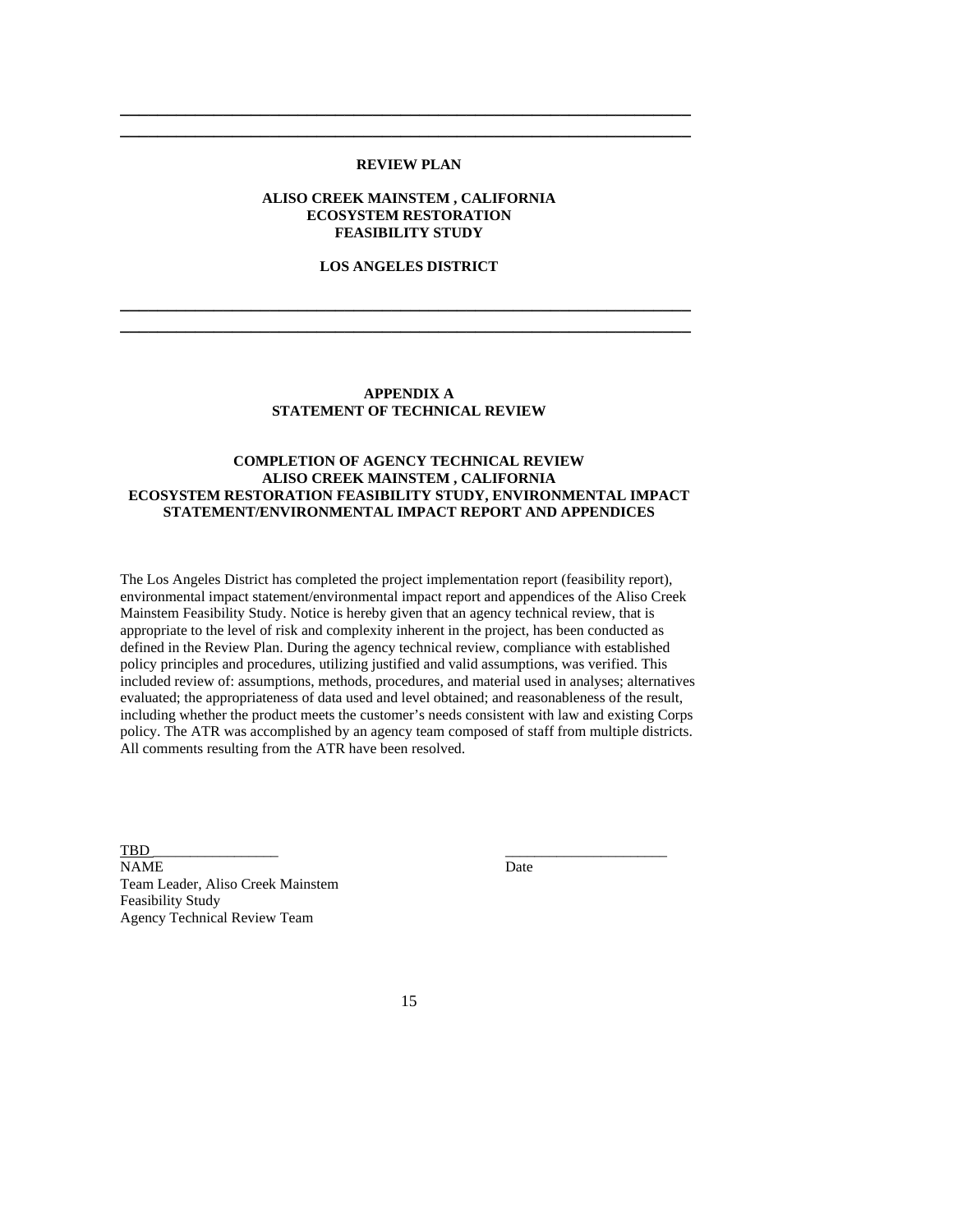# **REVIEW PLAN ALISO CREEK MAINSTEM, CALIFORNIA ECOSYSTEM RESTORATION FEASIBILITY STUDY LOS ANGELES DISTRICT**

**\_\_\_\_\_\_\_\_\_\_\_\_\_\_\_\_\_\_\_\_\_\_\_\_\_\_\_\_\_\_\_\_\_\_\_\_\_\_\_\_\_\_\_\_\_\_\_\_\_\_\_\_\_\_\_\_\_\_\_\_\_** 

# **APPENDIX B**

**\_\_\_\_\_\_\_\_\_\_\_\_\_\_\_\_\_\_\_\_\_\_\_\_\_\_\_\_\_\_\_\_\_\_\_\_\_\_\_\_\_\_\_\_\_\_\_\_\_\_\_\_\_\_\_\_\_\_\_\_\_** 

# **PROJECT DELIVERY TEAM MEMBERS**

| <b>Name</b>           | <b>Discipline</b>                 | <b>Phone</b> | <b>Email</b>                      |
|-----------------------|-----------------------------------|--------------|-----------------------------------|
| Kerry Casey (lead)    | Hydrology/Hydraulics and Sediment | 213-452-3574 | Kerry.T.Casey@usace.army.mil      |
| Sharon Garcia         | Transport                         | 213-452-3552 | Sharon.L.Garcia@usace.army.mil    |
| Steve Dibble          | <b>Cultural Resources</b>         | 213-452-3849 | David.S.Dibble@usace.army.mil     |
| Eldon Kraft           | Project Manager                   | 213-452-4004 | Eldon.J.Kraft@usace.army.mil      |
| Jon Vivanti           | Plan Formulation                  | 213-452-3809 | Jonathan.D.Vivanti@usace.army.mil |
| Juan Dominguez        | <b>Cost Estimating</b>            | 213-452-3737 | Juan.A.Dominguez@usace.army.mil   |
| Debbie Lamb           | <b>Environmental Coordinator</b>  | 213-452-3798 | Deborah.L.Lamb@usace.army.mil     |
| Tom Keeney            | <b>Biology</b>                    | 213-452-3875 | Thomas.W.Keeney@usace.army.mil    |
| Paul Beaver           | Geotechnical Engineering          | 213-452-3588 | Paul.R.Beaver@usace.army.mil      |
| Jeff Devine           | Geology                           | 213-452-3579 | Jeffrey.D.Devine@usace.army.mil   |
| Joseph Lamb           | Socio-Economics                   | 213-452-3819 | Joseph.J.Lamb@usace.army.mil      |
| <b>Frank Mallette</b> | Civil Design                      | 213-452-3667 | Frank.B.Mallette@usace.army.mil   |
| Jason Lambert         | Regulatory                        | 213-452-3634 | Jason.P.Lambert@usace.army.mil    |
| Pete Garcia           | <b>Real Estate</b>                | 213-452-3131 | Pete.N.Garcia@usace.army.mil      |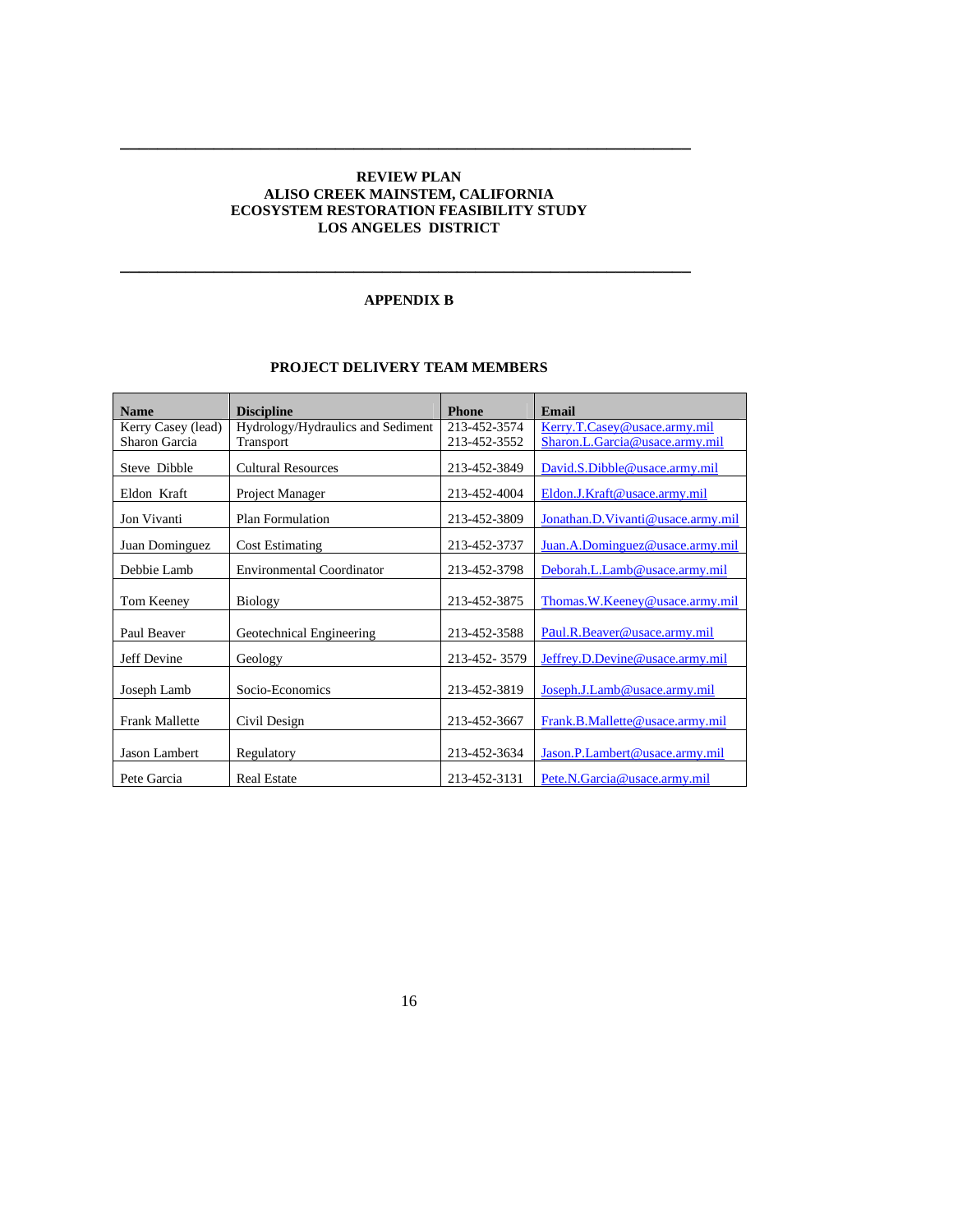# **ATR TEAM MEMBERS<sup>1</sup>**

| <b>Name</b> | <b>Discipline</b>                                     | <b>Phone</b> | <b>Email</b>    |
|-------------|-------------------------------------------------------|--------------|-----------------|
| <b>TBD</b>  | ATR Lead/Plan Formulation                             |              | @usace.army.mil |
| <b>TBD</b>  | Civil Design                                          |              | @usace.army.mil |
| TBD         | Biology/NEPA                                          |              | @usace.army.mil |
| TBD         | Hydrology/Hydraulics and<br><b>Sediment Transport</b> |              | @usace.army.mil |
| <b>TBD</b>  | Socio-Economics                                       |              | @usace.army.mil |
| TBD         | Cost Engineering <sup>2</sup>                         |              | @usace.army.mil |
| <b>TBD</b>  | <b>Real Estate</b>                                    |              | @usace.army.mil |
| <b>TBD</b>  | Cultural Resources (Archeology)                       |              | @usace.army.mil |
| TBD         | Geotechnical Engineering                              |              | @usace.army.mil |
| <b>TBD</b>  | Geology                                               |              | @usace.army.mil |

<sup>1</sup> All ATR team members are at senior level positions of their respective disciplines and have a minimum of 10 years experience in their field of expertise.

2 The cost engineering team member nomination will be coordinated with the Cost Estimating Directory of Expertise (DX) as required. The Directory will decide if the cost estimate will need to be reviewed by Directory Staff.

 $\overline{\mathbf{v}}$ 

**Deleted:** ¶

# **INDEPENDENT EXTERNAL PEER REVIEW PANEL**

| <b>Name</b> | <b>Discipline</b>                             | <b>Phone</b> | <b>Email</b> |
|-------------|-----------------------------------------------|--------------|--------------|
| <b>TBD</b>  | Hydrology                                     |              |              |
| <b>TBD</b>  | Hydraulic Design/Sediment<br><b>Transport</b> |              |              |
| <b>TBD</b>  | <b>Ecological Sciences</b>                    |              |              |
| <b>TBD</b>  | Geotechnical Engineering                      |              |              |
| <b>TBD</b>  | Economics                                     |              |              |

# **VERTICAL TEAM**

| <b>Name</b> | <b>Discipline</b>         | <b>Phone</b> | Email                                        |
|-------------|---------------------------|--------------|----------------------------------------------|
| Paul Bowers | District Support Team Mgr | 415-503-6556 | Paul.w.bowers@usace.army.mil                 |
| Ken Zwickl  | Regional Integration Team | 202-761-4085 | $\mathsf{K}$ Kenneth J.Zwickl@usace.army.mil |

# **PLANNING CENTER OF EXPERTISE**

| <b>Name</b>    | <b>Discipline</b>                   | <b>Phone</b> | Email                          |
|----------------|-------------------------------------|--------------|--------------------------------|
| Jodi Staebell' | <b>Operations Director, ECO-PCX</b> | 309-794-5448 | Jodi.K.Staebell@usace.army.mil |